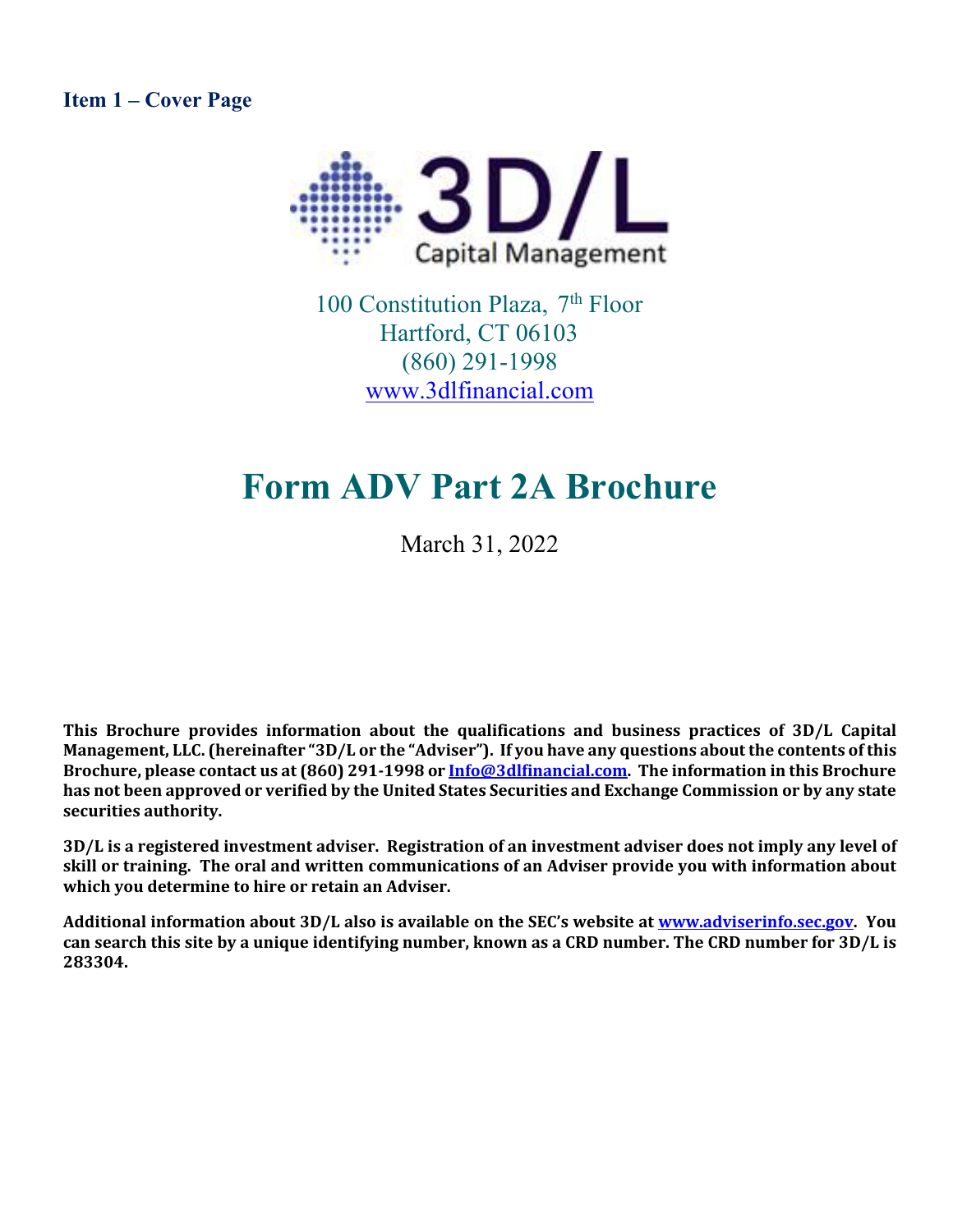## <span id="page-1-0"></span>**Item 2 – Material Changes**

This Item of the Brochure discusses only specific material changes that are made to the Brochure since the last annual update in March 2021 and provides clients with a summary of such changes. Below is a summary of those changes:

- 3D/L Capital Management has engaged an additional custodian, IPX Trust, to facilitate a Stable Value IRA program. See items 4, 5, 8, and 12.
- 3D/L Capital Management acts as non-discretionary sub advisor for KFA Value Line® Dynamic Core Equity Index ETF. See items 4, 5 and 11.
- 3D/L Capital Management has been engaged as a fiduciary investment manager for National Life Group's Balanced Opportunities retirement program. See items 4 and 5.

We will further provide you with a new Brochure as necessary based on changes or new information, at any time, without charge. Our Brochure may be requested by contacting Andrew T. Lucich, Chief Compliance Officer at (860) 291-1998 or [alucich@3dlfinancial.com.](mailto:alucich@3dlfinancial.com)

Additional information about 3D/L is also available via the SEC's web site[, www.adviserinfo.sec.gov.](http://www.adviserinfo.sec.gov/) The SEC's web site also provides information about any persons affiliated with 3D/L who are registered, or are required to be registered, as investment adviser representatives of 3D/L.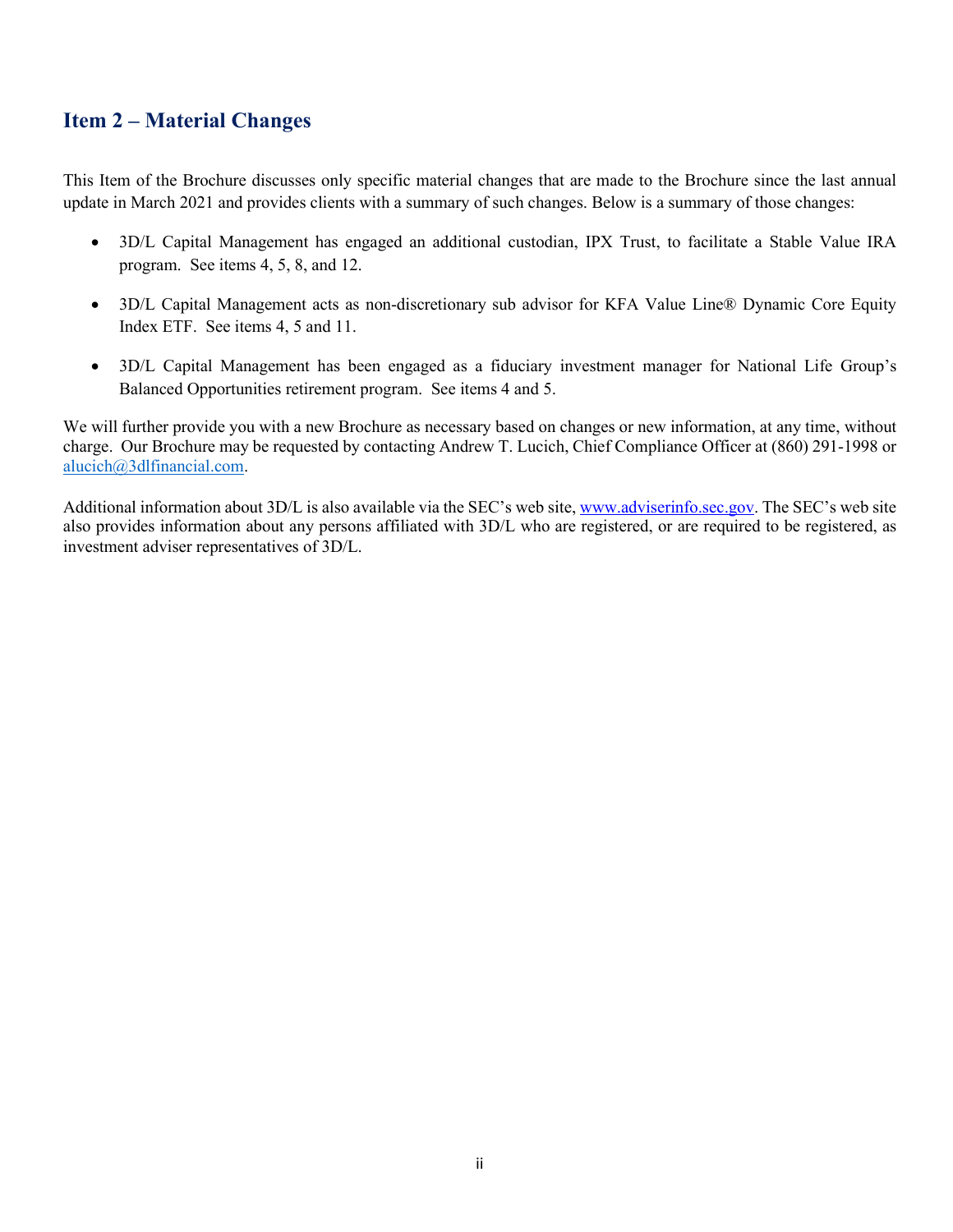## <span id="page-2-0"></span>**Item 3 - Table of Contents**

| $\begin{minipage}{0.9\linewidth} \textbf{Item 1} - \textbf{Cover Page} \end{minipage} \begin{minipage}{0.9\linewidth} \textbf{Item 1} - \textbf{Cover Page} \end{minipage} \begin{minipage}{0.9\linewidth} \textbf{Item 2} - \textbf{Cover Page} \end{minipage} \begin{minipage}{0.9\linewidth} \textbf{Item 3} - \textbf{Cover Page} \end{minipage} \begin{minipage}{0.9\linewidth} \textbf{Item 4} - \textbf{Cover Page} \end{minipage} \begin{minipage}{0.9\linewidth} \textbf{Item 5} - \textbf{Cover Page} \end{minipage} \begin{min$ |  |
|--------------------------------------------------------------------------------------------------------------------------------------------------------------------------------------------------------------------------------------------------------------------------------------------------------------------------------------------------------------------------------------------------------------------------------------------------------------------------------------------------------------------------------------------|--|
|                                                                                                                                                                                                                                                                                                                                                                                                                                                                                                                                            |  |
|                                                                                                                                                                                                                                                                                                                                                                                                                                                                                                                                            |  |
|                                                                                                                                                                                                                                                                                                                                                                                                                                                                                                                                            |  |
|                                                                                                                                                                                                                                                                                                                                                                                                                                                                                                                                            |  |
|                                                                                                                                                                                                                                                                                                                                                                                                                                                                                                                                            |  |
|                                                                                                                                                                                                                                                                                                                                                                                                                                                                                                                                            |  |
|                                                                                                                                                                                                                                                                                                                                                                                                                                                                                                                                            |  |
|                                                                                                                                                                                                                                                                                                                                                                                                                                                                                                                                            |  |
|                                                                                                                                                                                                                                                                                                                                                                                                                                                                                                                                            |  |
|                                                                                                                                                                                                                                                                                                                                                                                                                                                                                                                                            |  |
|                                                                                                                                                                                                                                                                                                                                                                                                                                                                                                                                            |  |
|                                                                                                                                                                                                                                                                                                                                                                                                                                                                                                                                            |  |
|                                                                                                                                                                                                                                                                                                                                                                                                                                                                                                                                            |  |
|                                                                                                                                                                                                                                                                                                                                                                                                                                                                                                                                            |  |
|                                                                                                                                                                                                                                                                                                                                                                                                                                                                                                                                            |  |
|                                                                                                                                                                                                                                                                                                                                                                                                                                                                                                                                            |  |
|                                                                                                                                                                                                                                                                                                                                                                                                                                                                                                                                            |  |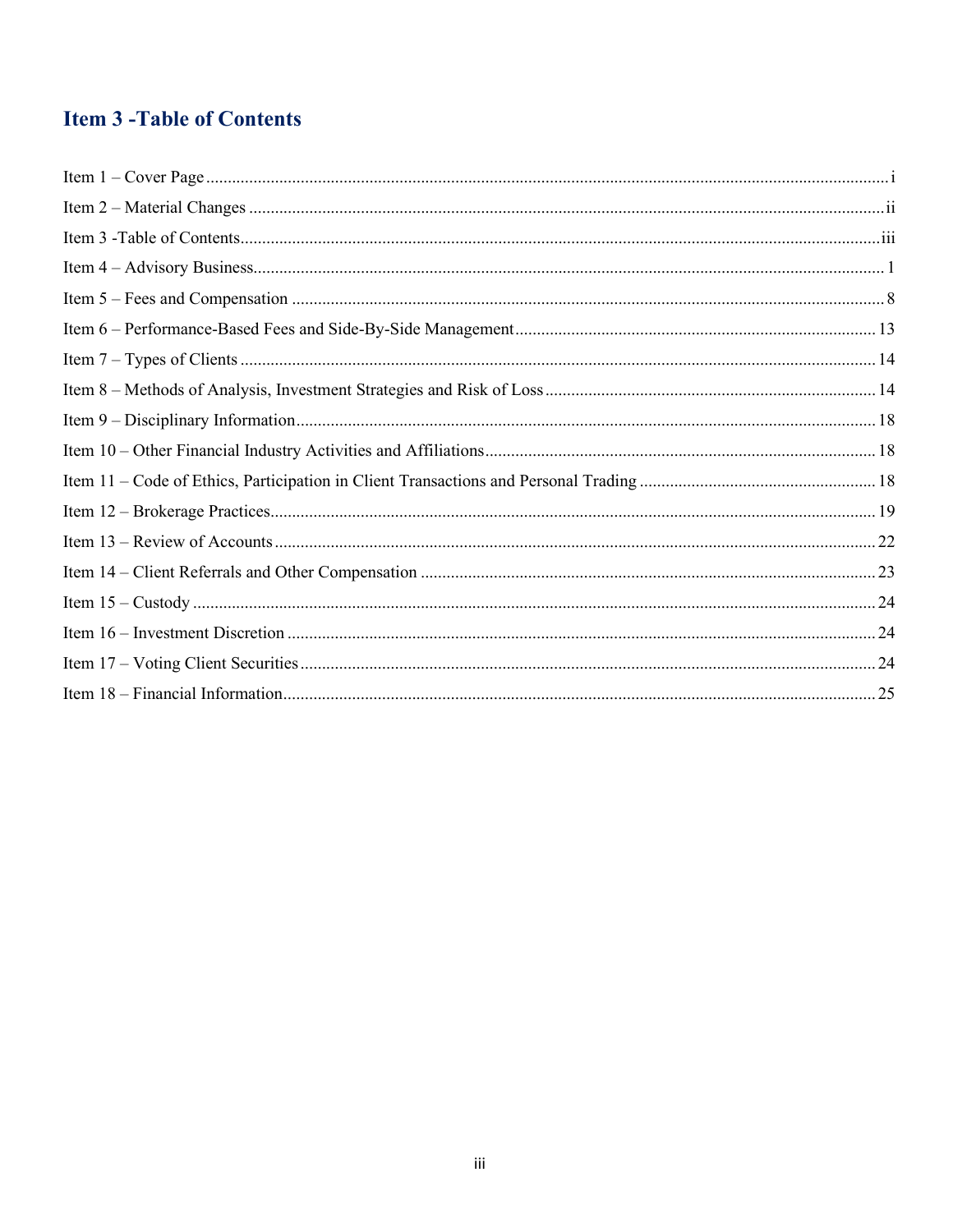## <span id="page-3-0"></span>**Item 4 – Advisory Business**

#### **Advisory Business and Ownership**

3D/L Capital Management, LLC ("3D/L") is registered with the Securities and Exchange Commission ("SEC") as a registered investment advisor. 3D/L is wholly owned by 3D/L Financial Group, LLC (3D/L Financial").

3D/L Financial was established as a holding company by an asset contribution by both 3D Asset Management Inc. ("3D") and LCM Advisors LLC ("LCM Advisors"). LCM Advisors was the owner of Lee Capital Management, LP ("LCM"). As of December 1, 2020, 3D/L is wholly owned by 3D/L Financial. As such, 3D and LCM have succeeded their investment adviser business to 3D/L.

3D Asset Management, Inc. was originally founded in 2006 to provide globally diversified investment strategies and practice management support to financial advisors. Lee Capital Management LP was formed in 2014 to provide advisory services to separately managed accounts and pooled investment vehicles.

3D/L provides a full suite of institutional and retail products and services, ranging from investment portfolios to a state-of-the-art Turnkey Asset Management Platform (TAMP) with service for RIAs and financial advisors.

As of December 31, 2020, 3D/L managed approximately \$ 660,300,001 in discretionary regulatory assets under management and provided advisory services to an additional \$ 206,352,875 in participant-directed defined contribution plans.

#### **Types of Services Offered**

3D/L provides discretionary investment advisory services to separately managed accounts and pooled investment vehicles and through sub-advisory relationships. 3D/L provides non-discretionary investment advisory services to registered investment advisers, corporations, institutions, individuals and other legal entities. 3D/L also offers administrative services to other financial intermediaries. This suite of services is branded as the "3D/L Managed Account Program" or "3D/L MAP." The services include but are not limited to: custodial account set up; asset transfer; account administration; client and advisor reporting; trading for 3D/L-managed strategies as well as those provided by sub-advisors and model providers; customer billing; solicitor billing and payment; client and advisor online portal administration; sales  $\&$  marketing support; and other back and middle office services.

Investment advisory services include advice with respect to a broad range of U.S. and non-U.S. securities, noload mutual funds and/or exchange traded funds or exchange traded notes (herein after collectively, "ETFs"), certificates of deposits, bonds, interval funds, group annuity accounts providing a stable value solution to IRA owners and other assets, as discussed below, as well as model portfolios which are based on the client's investment objectives. 3D/L will allocate the client's assets among various investments taking into consideration the overall management style selected by the client. The Adviser will use model portfolios if the models match the client's investment policy.

3D/L manages portfolios designed by its investment team and also manages portfolios designed by the investment teams within other model-providers or sub-advisors contracted to provide those model portfolios. 3D/L offers its services directly to institutions and through properly registered financial service intermediaries. These services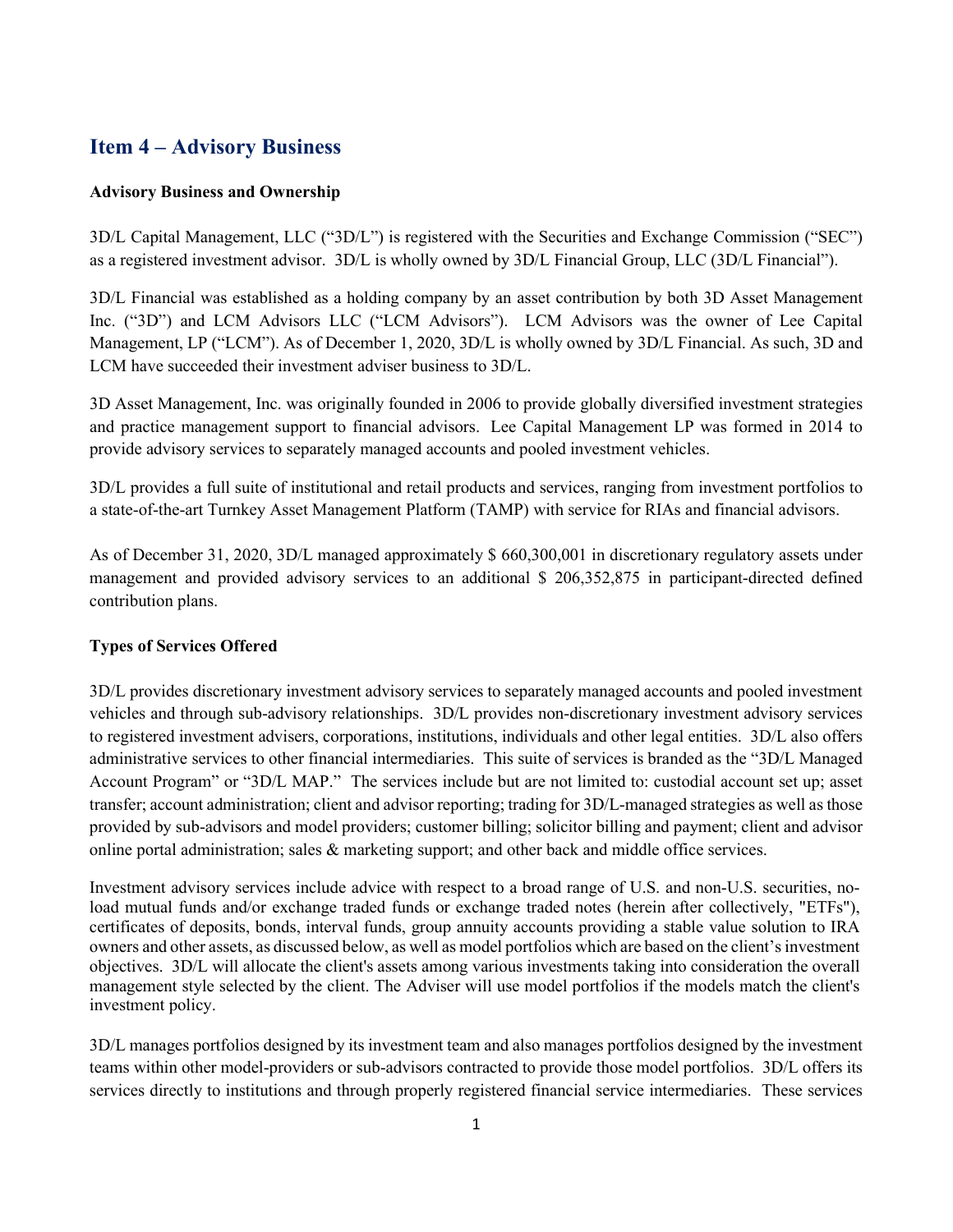are also be offered on a sub-advisory or model-provider basis by 3D/L, as is the case with Envestnet™ and several intermediary-specific managed account platforms. Additionally, 3D/L offers its portfolio modeling and other services to retirement plan sponsors through several custodians and on several retirement plan platforms including, but not limited to: Ascensus; ASPire, MidAtlantic Trust's ModelxChange; Paychex; Professional Capital Services (PCS); and others.

#### **INVESTMENT MANAGEMENT SERVICES**

Discretionary investment advisory services are provided to clients in accordance with the terms and restrictions of such client's investment advisory agreement, investment management agreement, partnership agreement, and agreements and documents governing investment products in which clients are invested (collectively, the "Governing Documents"). These investment advisory services include advice with respect to a broad range of U.S. and non-U.S. securities and instruments and other assets, as discussed below, as well as model portfolios which are based on the client's investment objectives.

With respect to non-discretionary accounts, 3D/L provides model portfolios to registered advisors and other entities which are not customized to the circumstances of the end client. This also includes 3D/L's due diligence and advisory services covering specialty investments such as interval funds and stable value contracts.

#### **Institutional Investment Advisory Business:**

We offer our services directly to defined benefit, municipal, Taft Hartley and other retirement plan clients in both a full-service investment advisory capacity and as an investment-only offering. The investment strategies employed to fill the needs of these institutional investors are typically designed specifically for that institution and can or cannot employ 3D/L's model-based investment implementation methodology. 3D/L will meet with institutional clients on a periodic basis, as requested, and will also meet with client's consultant or advisor if they utilize one. 3D/L also provides discretionary investment management services to institutional investors through a collective investment trust for ERISA and non-ERISA qualified retirement plans.

#### **Advisory Services through Solicitors and Referral Arrangement:**

Financial advisors who introduce customers to 3D/L in return for a portion of the fee charged by 3D/L under a solicitor agreement are referred to as "Solicitors." Solicitors are independent contractors and are not employees of 3D/L. The solicitation services provided by the Solicitors will include, but are not limited to: assisting the prospective client in understanding the services provided by 3D/L; assisting the prospective client in understanding the investment management strategy(ies) offered by 3D/L or a sub-advisor or model provider; assisting the client in determining the custodian that will be used for a particular account; assisting the prospective client in the suitability assessment process by helping prepare an investment policy statement ("IPS"); assisting the prospective client in the completion of all new account paperwork; introducing the prospective client to 3D/L; maintaining ongoing contact with the client so as to maintain current information regarding the client's financial situation and investment objectives; conveying any changes in the clients information, financial status, and/or financial objectives to 3D/L; communicating any concerns of the client to 3D/L; and, serving as the client's primary liaison with 3D/L.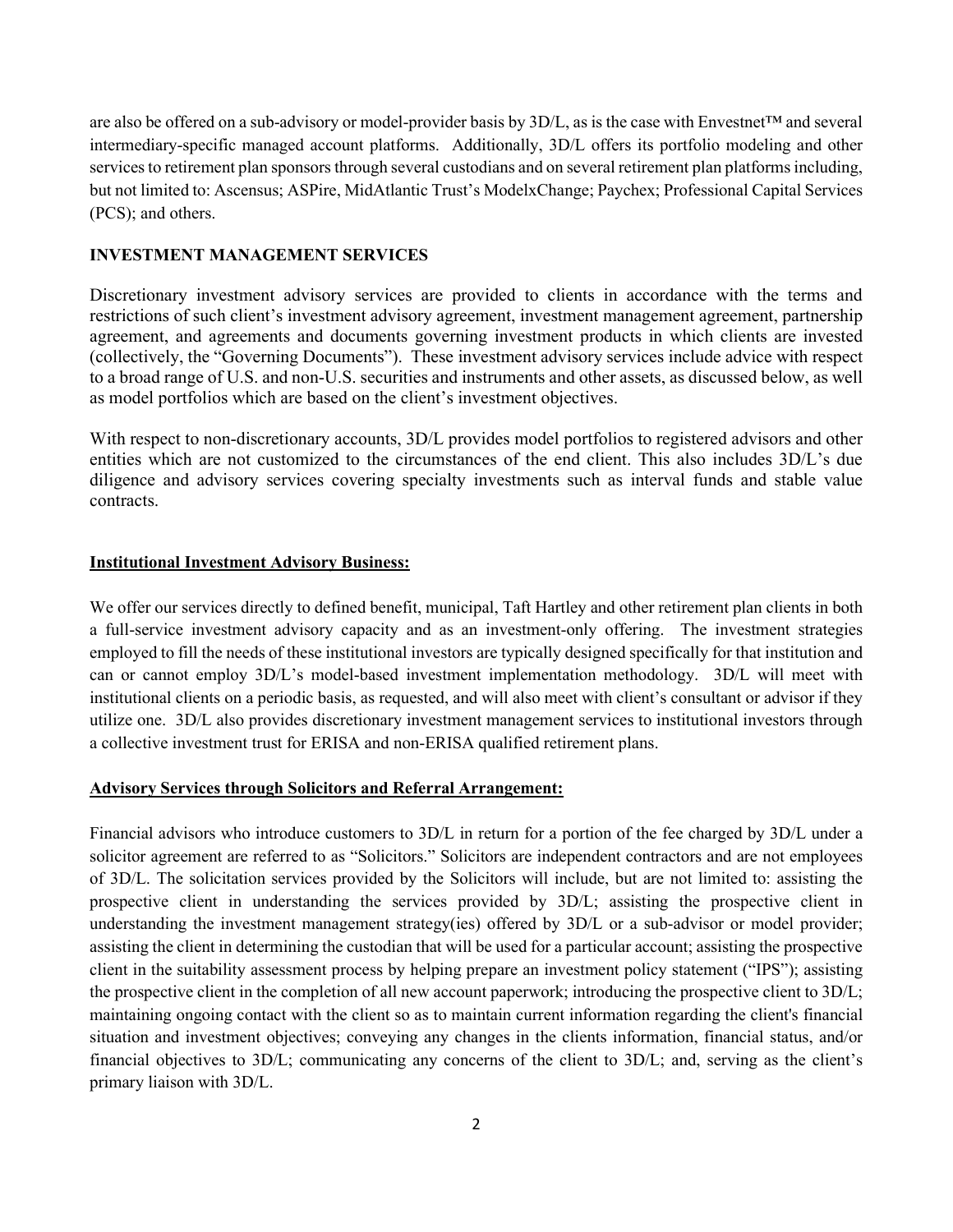Under a referral agreement, 3D/L will engage third parties to serve as co-fiduciary, marketing agent, promoter, and referral source for the purpose of introducing and referring prospective clients to 3D/L for investment advisory services.

Upon signing an investment advisory agreement, 3D/L will provide solicited/referral clients ongoing discretionary investment management services. Referral Agreement Advisors also serve as co-fiduciaries. 3D/L will periodically revise the utilized investment products, adjust the strategic asset allocation, and/or rebalance the investment portfolio as deemed appropriate, within the parameters of the IPS and in accordance with any restrictions specified by the client. 3D/L will respond to inquiries directly from each client, however in most circumstances the soliciting/referring advisor will be the primary liaison between the client and 3D/L.

*Advisory Services Available Through a Separate Account Management Arrangement*: 3D/L also acts as a Separate Account Manager on the Managed Account Marketplace Program sponsored by Charles Schwab & Company, Inc. ("Schwab MAM") and the Separate Account Exchange ("SAE") sponsored by TD Ameritrade. Under these arrangements, the client is a client of both the introducing advisor and 3D/L under a "Dual Contract" arrangement. 3D/L provides the introducing advisor sufficient information and documentation to evaluate 3D/L's services and recommend a particular strategy to his/her client. When 3D/L is contracted for management by the client/introducing advisor, 3D/L manages the account based on the terms of the contract and direction from the introducing advisor. 3D/L only bills the client account for 3D/L's investment management fee and does not share any of its fees with the introducing advisor.

*Advisory Services Available Through a Direct Arrangement*: 3D/L will take on clients through a direct arrangement where the client contracts with 3D/L directly ("Direct Arrangement"). 3D/L also has a small group of Investment Advisor Representatives ("IARs") who exclusively use the investment management and administrative services of 3D/L and the sub-advisors and model managers available through 3D/L MAP. Direct clients and clients of these IAR's are provided with the same portfolio models and services as clients introduced under the separate account management arrangements.

In certain circumstances, IARs have their own legal business entities whose trade names and logos are used for marketing purposes and can appear on marketing materials or client statements. The client should understand that the businesses are legal entities of the IAR and not of 3D/L. The IARs are under the supervision of 3D/L, and the advisory services of the IAR are provided through 3D/L. 3D/L has the arrangement described above with the following advisory firms:

- Sterling Group
- Strada Wealth Advisors

The above arrangements are part of 3D/L's retail investment management business. Under the Solicitor, Referral and Direct arrangements, the client works with the soliciting/referring advisor or IAR to determine which portfolio or portfolio(s) is/are appropriate for their particular investment account. Based upon information supplied by the prospective client, the solicitor, referring advisor or IAR will produce an IPS using tools provided by 3D/L MAP, typically through an online application. The IPS will assist in defining the criteria and in outlining the appropriate investment guidelines upon which 3D/L will base investment account or model portfolio recommendations.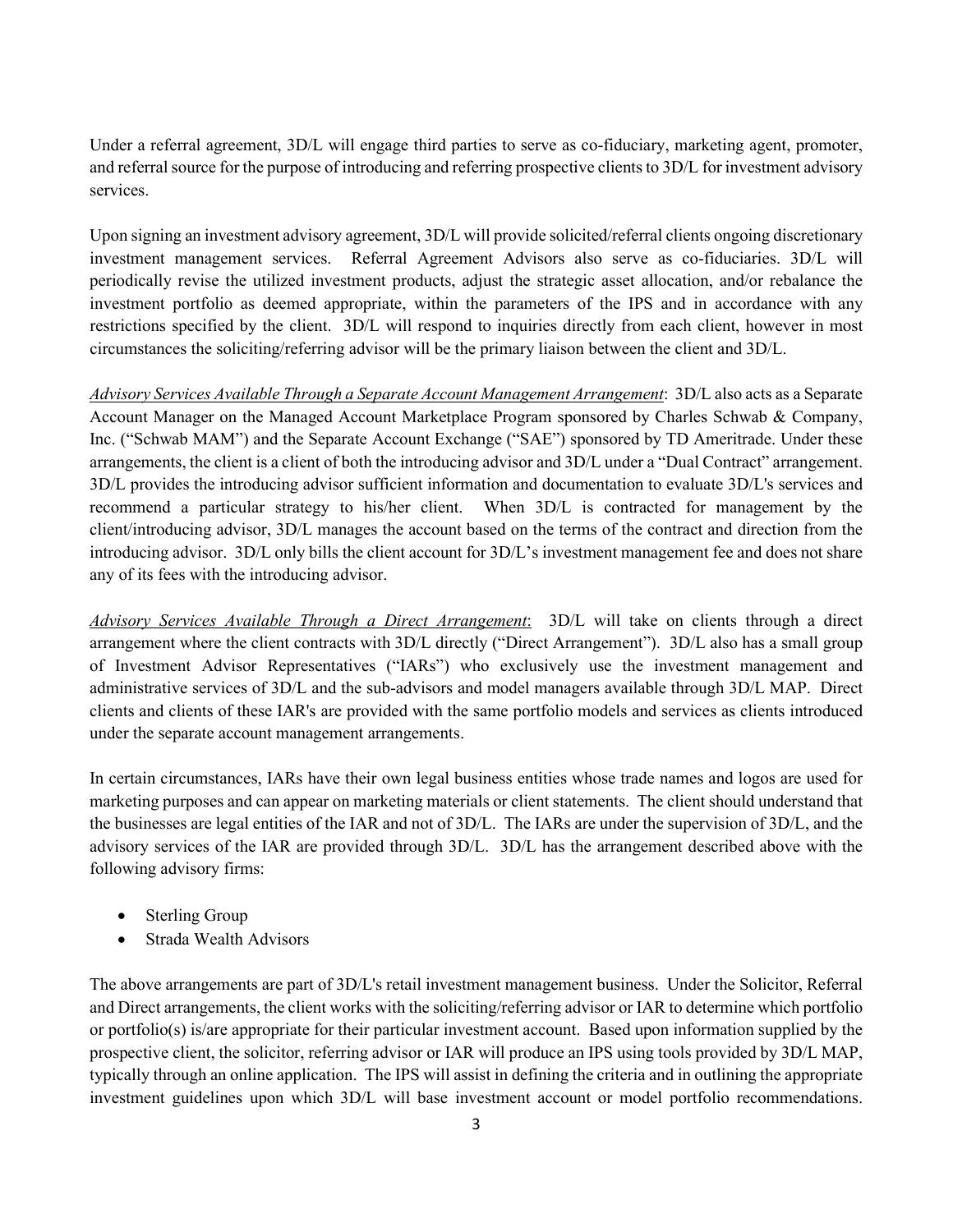Additionally, 3D/L will construct an asset allocation and make specific investment recommendations or use a portfolio model provided by a sub-advisor or model-provider, if selected, that are aligned with the client's Investment Policy Statement.

Under the Separate Account Management arrangement, the introducing advisor selects the appropriate 3D/L model based on his/her knowledge of the client's objectives and risk tolerances. Their introducing advisor, as a fiduciary working on the client's behalf, is able to instruct 3D/L to change models on behalf of the client.

For retail investment management client accounts, 3D/L will ensure that the following conditions are met and maintained:

- 1. 3D/L will manage each client's account on the basis of the parameters defined in the IPS and any reasonable investment restrictions the client may impose;
- 2. For Direct clients, 3D/L will obtain sufficient client information to be able to provide individualized investment advice to the client. For Schwab MAM Clients, TD SAE and Morgan Stanley, 3D/L will manage to the objectives specified by the client's Investment Advisor. At least annually, 3D/L, the client's Solicitor or the client's IAR will contact the client to determine whether there have been any changes in the client's financial situation or investment objectives and whether the client wishes to impose investment restrictions or modify existing restrictions. For Direct and Solicited clients, 3D/L will request on a quarterly basis that clients notify them in writing if there have been changes in the client's financial situation or investment objectives and/or if the client wishes to impose investment restrictions or modify existing restrictions;
- 3. Each client is able to impose reasonable investment restrictions on the management of their account (See disclosure in Item 12 pertaining to the trading of accounts with restrictions);
- 4. Each client will receive custodial statements, at least quarterly, with a description of all account activity; and,
- 5. Each client will retain certain indicia of ownership of the securities and funds in the account, e.g., the ability to withdraw securities, vote proxies (at client's discretion), among others.

*Platform Advisory Services (Sub-Advisory Services):* 3D/L offers its investment strategy and portfolio modeling services through other investment advisors on a sub-advisory or model-provider basis. In these cases, the client contracts with the other advisor for investment management services and uses 3D/L's investment models, asset allocation strategies and buy/sell signals to manage the client accounts. As a sub-advisor or model-provider, 3D/L's role is limited to providing the investment manager with 3D/L's proprietary investment strategies, training on those strategies, any updates to the strategies and marketing and sales support to promote the use of the strategies by advisors using the investment managers suite of services. Such investment managers and service providers include Envestnet Asset Management, Inc. ("Envestnet"), LPL, Sowell among others. Additionally, Envestnet can offer 3D/L's strategies to other brokerage firms and investment advisory firms via there privatelabeled "Investment Manager Marketplace" services. 3D/L retains the right to approve, or decline being included on any additional platforms through Envestnet.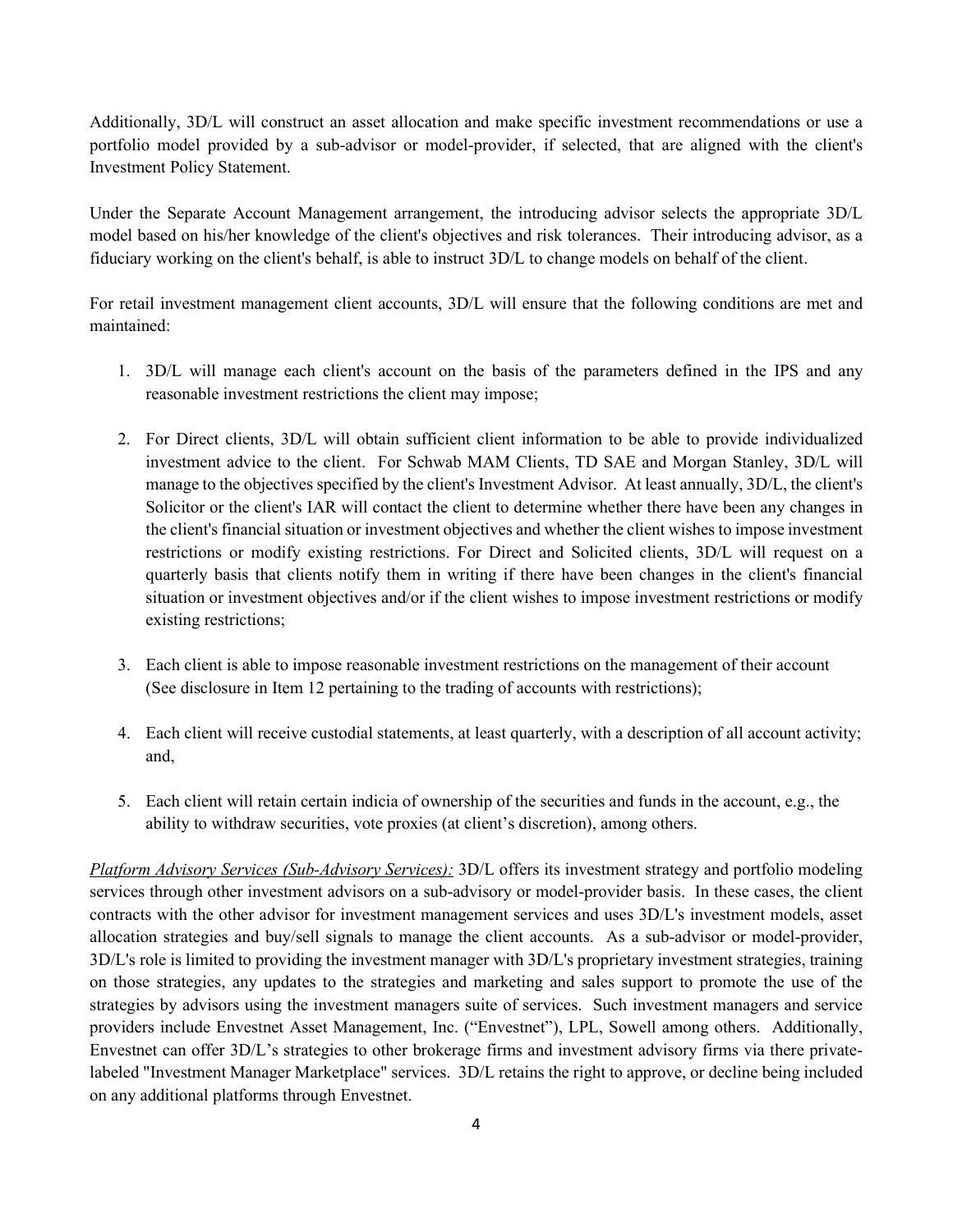*Group Trust Advisory Services (Sub-Advisory Services)*: Reliance Trust Company ("Reliance Trust") has selected and retained 3D/L to provide investment advisory services with respect to Series Four of the Group Trust designated as the "Reliance Trust Company Advisors Portfolios Programs Collective Investment Trust" (herein referred to as the "Collective Trust") to be offered exclusively to plan sponsors of tax-qualified employee retirement plans held in employee benefit trust and agency accounts by Reliance Trust. 3D/L monitors and makes recommendations regarding the purchase and sales of securities within the 3D/L Global Portfolios Fund account managed by Reliance Trust. The Collective Trust is designed primarily for defined contribution plans, including 401(k), money purchase and traditional profit-sharing plans. Acting as a non-discretionary sub-advisor, 3D/L periodically makes recommendations for investment changes in the portfolios when such changes are deemed advisable. 3D/L proposes such specific investment recommendations to Reliance Trust; however, Reliance Trust makes the final decision as to the specific securities, funds or assets and mix that will comprise the Collective Trust. Clients should refer to the Collective Trust's Offering Statement for further details and the terms of this investment product.

*Full Service Retirement Plan Services*: 3D/L offers investment advisory services to defined contribution ("DC") retirement plan sponsors. The firm provides two types of advisory services to DC plan sponsors as outlined below.

#### **Non-Discretionary Sub Advisory Services:**

3D/L Capital Management serves as a non-discretionary sub-advisor to the KFA Value Line® Dynamic Core Equity Index ETF ["Fund"]. If the assets within the ETF exceed a certain threshold limit, 3D/L Capital Management receives compensation in the form of a sub-advisory fee in an amount equal to twenty-five percent [25%] of the net revenue of the Fund received by Krane Funds Advisors, LLC ["Krane"]. As of 12/31/2021 the ETF had not reached that threshold limit. Where suitable, 3D/L Capital Management invests client funds in our proprietary models that contain shares of the Fund. Additionally, where suitable, 3D/L Capital invests client funds directly in the Fund as part of a client's portfolio. In those instances, 3D/L earns a fee as sub-Advisor to the ETF and an Investment Management Fee as described in our Client Investment Management Agreement. Because 3D/L Capital Management receives an asset-based fee from Krane, it has an incentive to recommend investments in our proprietary model portfolios that include shares of the Fund as well as in individual client portfolios.

#### **ERISA Section 3(38) Investment Management Services:**

*For Solicitor Introduced Plans*: For DC Plans introduced to 3D/L by Solicitors, 3D/L coordinates the efforts of a record keeper, custodian and third-party administrator, if needed, (collectively "Service Providers") and helps the Solicitor introduce the various parties and roles to the plan sponsor client. 3D/L acts as an ERISA Section 3(38) fiduciary and selects the investment options for the plan, produces an IPS for the plan and assists the Service Providers with coordinating a plan conversion. On an ongoing basis, 3D/L manages the risk-based or target-date model portfolios within the plan and monitors the additional investment options ("Stand-alone") selected for inclusion within the plan. The monitoring of the Stand-alone investments is managed in part through the use of the Fiduciary Investment Reporting Manager (FiRM) system which uses an investment screening and evaluation process developed especially for fiduciary retirement plan investors. The fee charged to the plan, or directly to the plan sponsor if requested, is typically billed quarterly, in arrears and is based on total assets within the plan.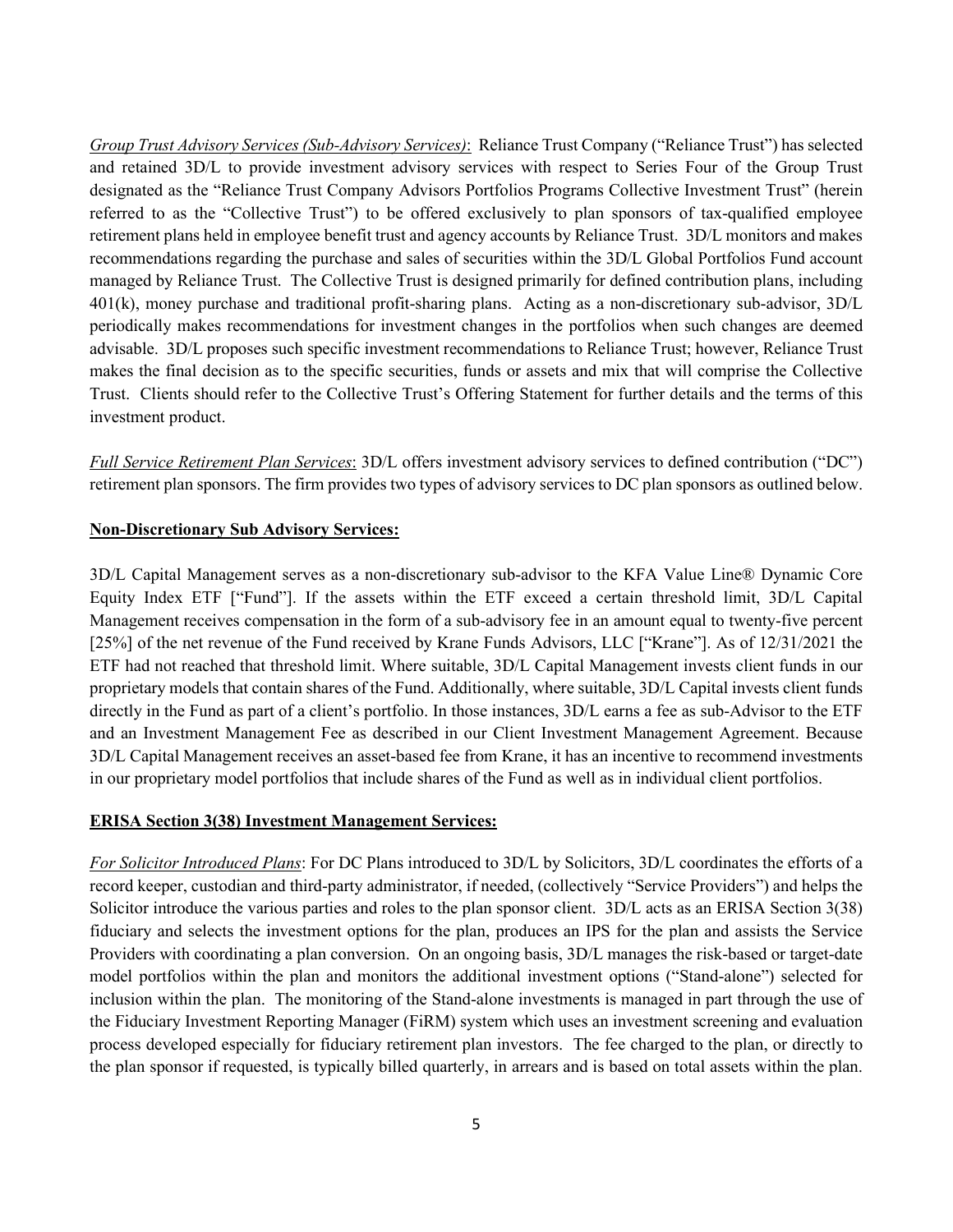Part of the fee is paid to the Solicitor based on the details specified in the Solicitor Disclosure document approved and signed by the plan sponsor.

*For Adviser Introduced Plans*: The same suite of services is provided to the plan sponsor as described in the preceding paragraph except that 3D/L does not share its fee with the introducing advisor. Under this scenario, the introducing advisor bills the plan or plan sponsor directly and typically acts as an ERISA Section 3(21) fiduciary.

A sub-set of adviser-introduced plans are plans introduced by advisers affiliated with Cambridge Investment Research, Inc. ("CIR") and administered by Cambridge Retirement Plan Services ("RPS"). 3D/L will act as 3(38) fiduciary on these plans, if contracted by the plan sponsor however, 3D/L's model portfolios will be managed by CIR with 3D/L acting as sub-adviser to CIR.

## **Fiduciary Investment Management for Open Architecture Tax Exempt Employers**

3D/L has been engaged by National Life Group ("NLG") to provide fiduciary investment management services for retirement plan clients using NLG's Balanced Opportunities Platform, a retirement platform for non-profits, government entities and other eligible employers using 403(b), 457 and certain other tax advantaged retirement plans. 3D/L reviews the mutual fund options available on the Platform and maintains a recommended list of noload mutual funds that are offered to plan sponsors if the plan sponsor chooses to use the fiduciary oversight feature available through the Balanced Opportunities Platform. The fee for this service is charged at the plan level. 3D/L also structures globally diversified balanced portfolios using the mutual funds available through the platform. These model portfolios are offered as investment choices to plan participants if the plan sponsor chooses this service from the Balanced Opportunities Platform. The fee for this service is charged at the account holder or participant level and is only charged to those who use the service.

## **Defined Contribution Investment Only ("DCIO"):**

*DCIO Managed Models:* These services include 3D/L's construction and management of portfolio models that are then made available to retirement plans either through the management of the model portfolios in a retirement plan record keeping system or through a unitization system such as Mid Atlantic Trust's ModelXchange™ system. In both cases 3D/L acts as a 3(38) fiduciary for the management of the model portfolios only. 3D/L is paid a fee only on the assets within the model portfolios. The model portfolios may be risk-based, target-date or both.

3D/L has partnered with Newfound Research, LLC ("Newfound") to provide the 3D/L-Newfound PrudentPath™ Target Date Portfolio Series. This suite of target-date portfolios utilizes ETFs for defined contribution plan sponsors. 3D/L will advise the Target Date Portfolio Series and Newfound will sub-advise and provide tactical integration to 3D/L's aggressive target date series.

As mentioned above, 3D/L provides services through advisers affiliated with CIR. 3D/L will offer portfolio models through CIR and RPS on an investment-only basis as well. In this case 3D/L will act as sub-advisor to CIR who will act as investment manager for the portfolio models.

*DCIO through Collective Investment Trusts ("CIT's")*: 3D/L's risk-based models are also available to retirement plan sponsors through the use of CIT's sub-advised by 3D/L and managed and distributed by Reliance Trust.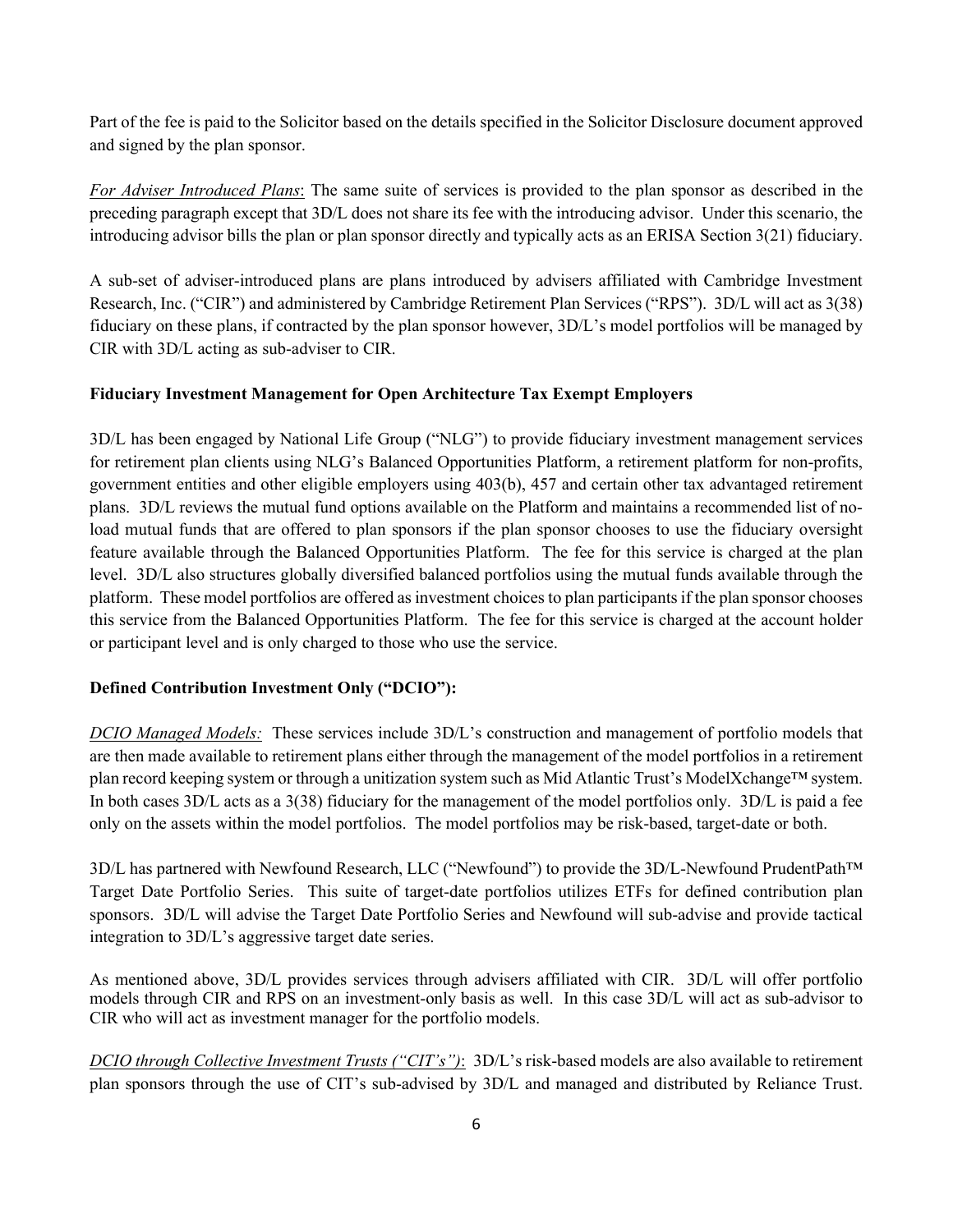These CITs are priced daily, trade in full and fractional shares and are available to retirement plans whose service providers trade and settle through NSCC.

In all cases above, except with the CIT's, written agreements are executed between 3D/L and plan sponsors for the above services which spell out the level of service provided by 3D/L. 3D/L's investment advisory services are provided to the plan sponsor only and not to individual plan participants.

## **Financial Planning Services:**

3D/L also offers financial planning services through its IARs, primarily to individuals. Financial planning typically involves providing a variety of analyses based on a multiple step process regarding the management of financial resources designed to meet an individual client's financial needs and goals. Each financial plan is tailored to the circumstances of the client based on information obtained from the client. The IAR will typically meet with the client to identify and prioritize goals and future needs, and gather information necessary to perform analyses, conduct evaluation, and formulate recommendations. The information gathered would normally cover income, expenses, current and anticipated assets and liabilities; including, but not limited to, savings, investments, retirement and employee benefits, current expenses, planned expenses, and debt. Based upon the IAR's analyses and evaluation, a written financial plan will be developed using approved financial planning software, currently eMoney Advisor®, Orion Planning and Income Conductor® that proposes recommendations for a general course of action and/or specific steps to be taken by the client. These recommendations are designed to help the client attain the goals established, however, the written financial plan will not contain recommendations with respect to the advisability of purchasing any specific investment, insurance contract or other property.

3D/L offers the following Financial Planning Services:

- Investment Planning analyzing the current cash flow, risk tolerance, time horizon and goals of a Client in an effort to design asset allocation strategies that will optimize portfolio composition to achieve objectives.
- Education Planning estimating education costs and explaining strategies that will help fund the education of children, grandchildren, or others. This could involve information pertaining to the postsecondary financial aid process.
- Retirement Planning estimating retirement income and expenses and applying strategies focused on both the accumulation of assets and the distribution of such during retirement to identify the adequacy of funding.
- Budget/Cash Flow Planning compiling information of assets, debt, current inflows and outflows and analyzing it to determine how the cash flows will affect goals and objectives.

A client can engage 3D/L to perform one or more of the planning services described above. The analyses and recommendations provided through these planning services are based upon the information provided by the client and their advisors, economic and tax considerations, and the Financial Planner's judgment. The Financial Planner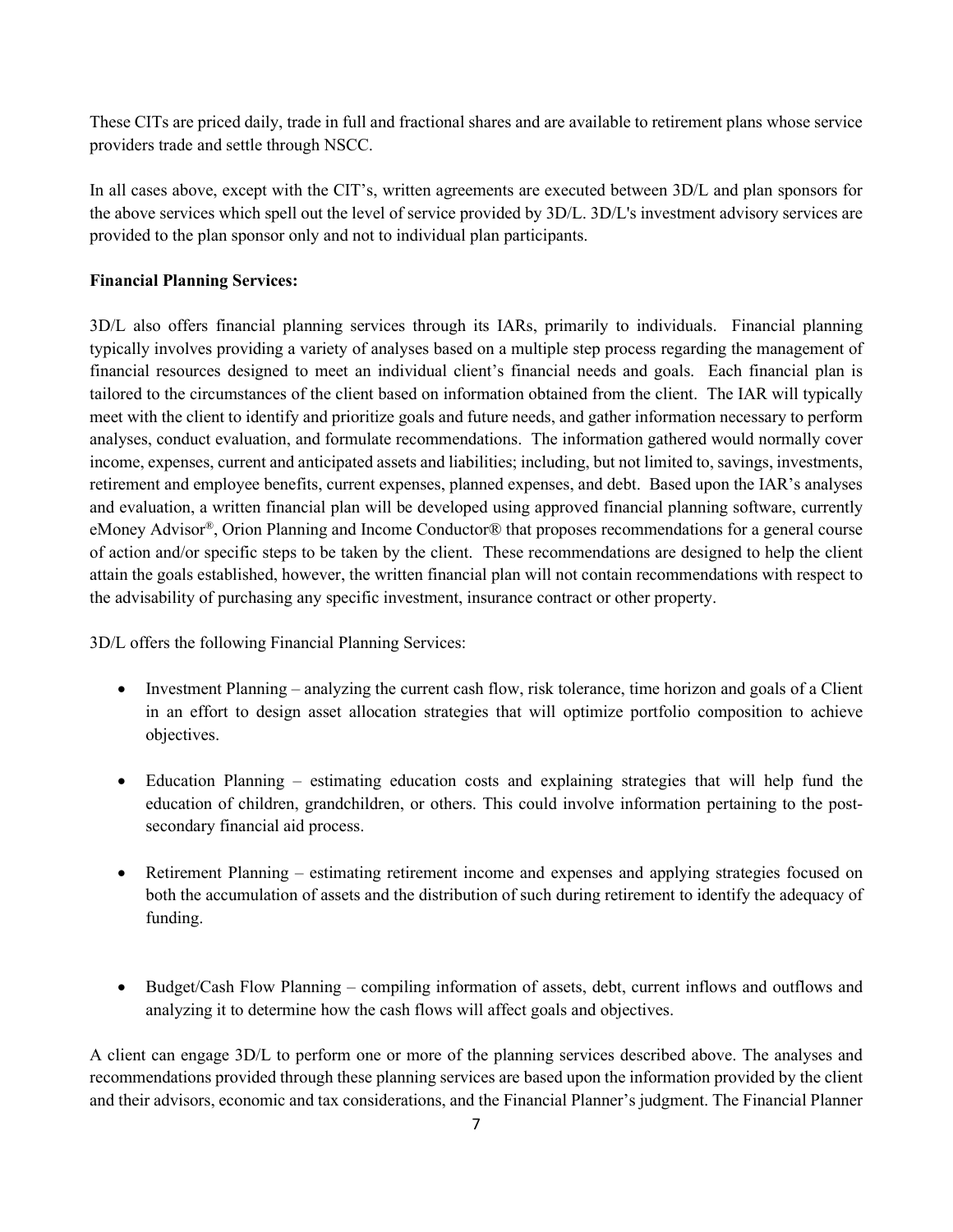is prohibited from providing legal or tax advice, and 3D/L strongly encourages their clients to work with their legal and tax advisors prior to implementing any recommendations listed in the written financial plan.

The delivery of the written financial plan and the execution of the acknowledgement letter by the client signify the end of the Financial Planning Services engagement and 3D/L has no responsibility to keep the plan current. The client is under no obligation to purchase any investment or insurance product from the 3D/L in connection with the delivery of the written financial plan. If a client reengages 3D/L to update or revise a previously delivered written financial plan, it will be deemed a new advisory relationship, and the client will be required to execute a new Financial Planning Services Agreement and may incur additional Financial Planning Service fees. The client can choose to implement the recommendations of the written financial plan with an investment professional of their choice.

3D/L does not offer legal advice or tax advice.

#### Wrap Fee Programs

We offer a wrap fee program as further described in Part 2A, Appendix 1 (the "Wrap Fee Program Brochure") of our Brochure. Our wrap fee and non-wrap fee accounts are managed similarly and are offered separately to provide financial advisors a choice of pricing structures. Please refer to our Wrap Fee Program Brochure for a full description of these services.

## <span id="page-10-0"></span>**Item 5 – Fees and Compensation**

The specific manner in which fees are charged by 3D/L is established in the investment advisory agreement. Fees charged by 3D/L to client accounts include some or all of the following: investment management fee; platform fee; model maintenance fee; direct investment management/administration fee; sub-advisor or model manager fee; referral fee and Solicitor fee.

These fees are defined as follows:

**Investment management fee** is the charge for 3D/L's investment strategies which include proprietary stockbased strategies, US and Global ETF-based models, 3D/L DFA models, targeted fixed income, custom account management and other strategies managed by 3D/L's investment team.

**Platform fee** includes costs of custodial account set up; asset transfer; account administration; client and advisor reporting; trading; performance calculation; customer billing; solicitor billing and payment; client and advisor online portal administration; and, other back and middle office services. This also includes any due diligence and monitoring of specialty products such as interval funds and group annuity/stable value funds.

**Model maintenance fee** is the fee charged to receive in, reconcile, maintain and administer certain models provided by institutional model managers who provide their models to 3D/L free of charge but are not proactively providing administrative investment support or sales and marketing support.

**Direct investment management/administration fee** is the bundled fee charged by 3D/L and a 3D/L IAR to a direct client that includes all of the above fees but does not include any sub-advisor or model provider fee, defined below, charged by that sub-advisor or model provider.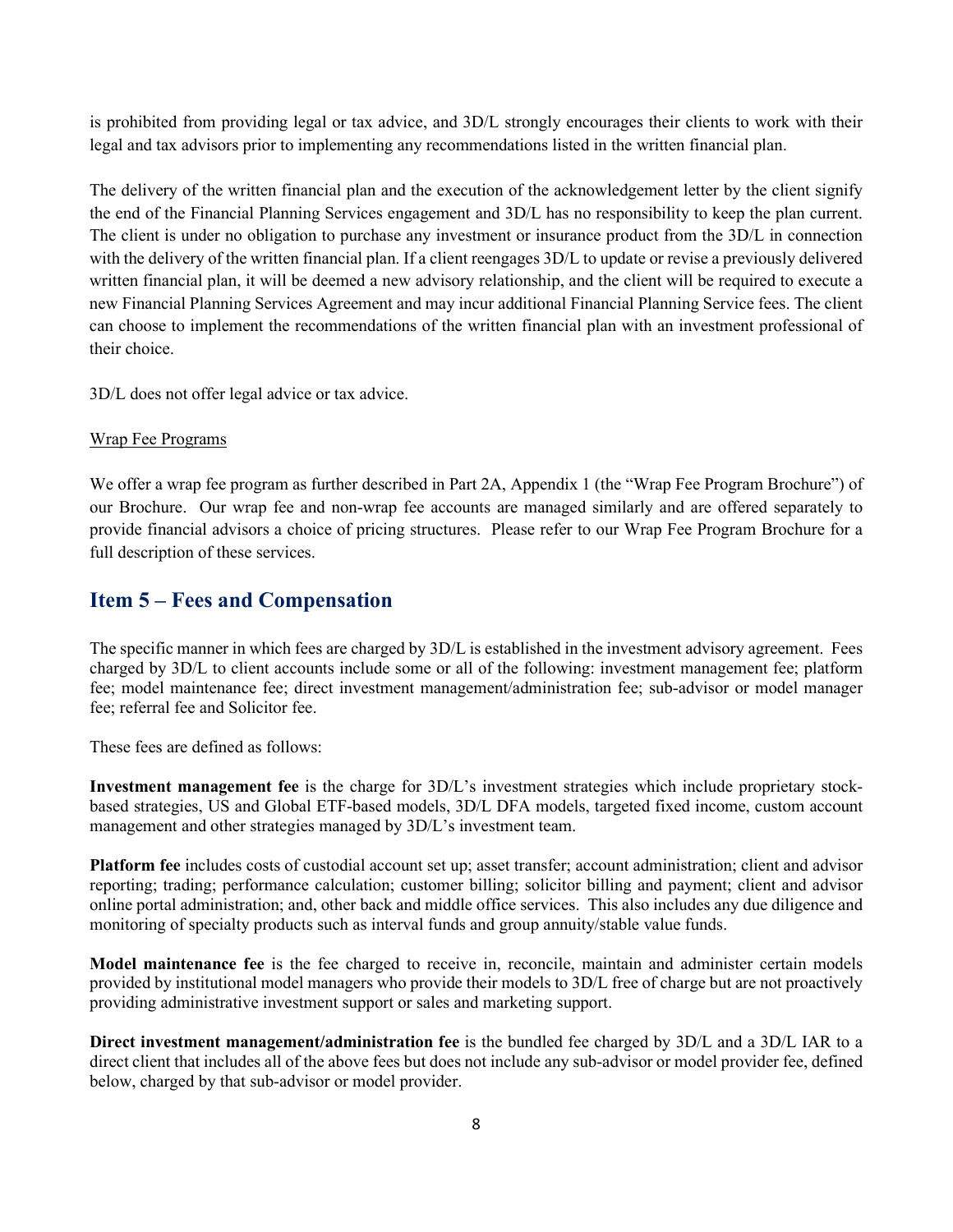**Sub-advisor or model provider fee** is the fee charged on behalf of a sub-advisor or model provider, the entire amount of which is remitted to the sub-advisor or model provider and represents the cost to 3D/L MAP and the client of the investment analysis, management and other intellectual property of the sub-advisor or model provider.

**Solicitor fee** is the portion of the investment management fee charged to the client account and paid to the Solicitor. This fee is described in greater detail in the Solicitor Disclosure document attached to the investment advisory agreement signed by the client.

**Referral fee** is the portion of the investment management fee charged to the client account and paid to the referring RIA. This fee is described in greater detail in the Referral Disclosure document attached to the investment advisory agreement signed by the client.

The applicable fees described above and charged to client accounts are described as annual fees and are charged directly to client accounts on a periodic basis as agreed. The fees are calculated on account values at the end of each applicable period and are charged in arrears or in advance as agreed with the client. The fees are calculated based on the number of calendar days in the month and are also asset-flow sensitive. That is, if cash or other assets arrive or leave the account during a period, fees are charged on those assets only for the days the assets were actually in the account that period.

3D/L discounts its platform fee based on the aggregate dollar value in a household's account or accounts. The tables below illustrate the fees charged to client accounts under normal circumstances. All fees are negotiable and those negotiated fees are not illustrated below.

3D/L MAP Platform fee\*:

| Aggregate Household Assets with | <b>Annualized Fee</b> |
|---------------------------------|-----------------------|
| 3D/L MAP                        |                       |
| Up to \$1,000,000               | $0.30\%$              |
| \$1,000,001 to \$2,500,000      | 0.25%                 |
| \$2,500,001 to \$5,000,000      | 0.20%                 |
| \$5,000,001 to \$10,000,000     | 0.15%                 |
| \$10,000,001 and over           | 0.10%                 |

\* The above DOES NOT include the Platform Fee for the Stable Value IRA offering through IPX Retirement, which follows.

3D/L Platform and Advisory Fee for Stable Value IRA through IPX Retirement

| Aggregate Household Assets with   Annualized Fee |          |
|--------------------------------------------------|----------|
| $3D/L$ MAP                                       |          |
| All amounts / no breakpoints                     | $0.25\%$ |

Fiduciary Investment Management and Model Management for National Life's Managed Opportunities Platform

| Service Provided                                                | Annualized Fee | How billed                                             |
|-----------------------------------------------------------------|----------------|--------------------------------------------------------|
| Fund due diligence review and<br>monitoring of recommended list | 0.05%          | Charged at the plan level on all mutual<br>fund assets |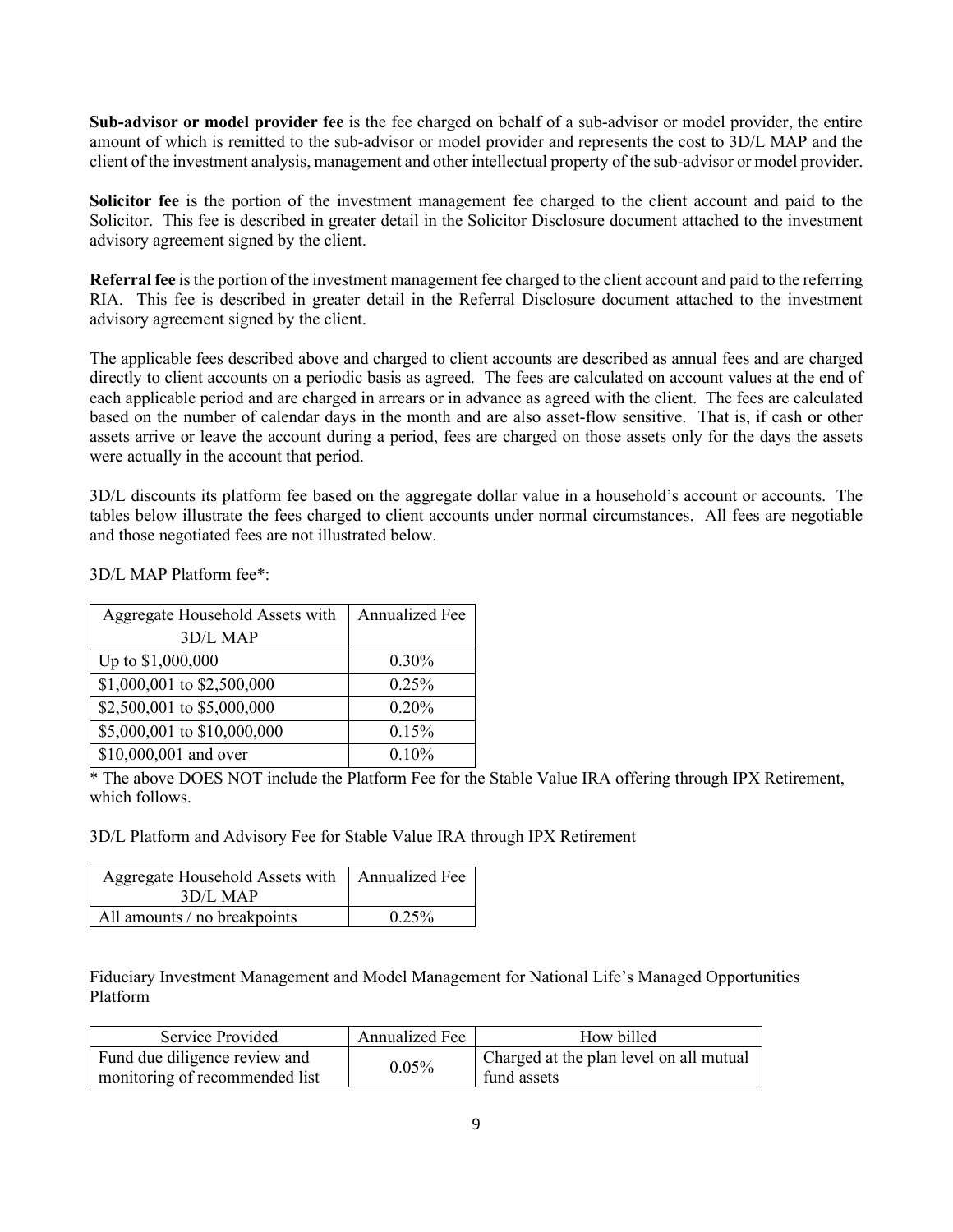| Model portfolio management | $0.20\%$ | Charged to model portfolio assets in<br>participant accounts |
|----------------------------|----------|--------------------------------------------------------------|
|----------------------------|----------|--------------------------------------------------------------|

3D/L Investment Management fee:

| Investment Style/             | Annualized Fee |
|-------------------------------|----------------|
| <b>Strategy Family</b>        |                |
| 3D/L Global ETF Portfolios    | 0.20%          |
| 3D/L DFA Portfolios           | 0.10%          |
| 3D/L Targeted Fixed Income    | 0.10%          |
| 3D/L Specialty ETF Portfolios | 0.20%          |
| 3D/L LALCS                    | 0.35%          |

3D/L Model Maintenance fee:

All 3<sup>rd</sup> Party Designated Models 0.10%

Direct Investment Management/Administrative fee:

Annual fee: 2.00%, may be discounted

Sub-advisor, Model Provider fee:

| Subadvisor                      | <b>Annualized Fee</b> |
|---------------------------------|-----------------------|
| Astoria Portfolio Advisors      | $0.20\%$              |
|                                 |                       |
| <b>Orion Communities Models</b> | $0.10\% -0.65\%$      |

Solicitor fee:

Maximum Solicitor or Referral Fee = 1.50%

#### **Ranges of combined fees for Solicited or Referral Clients (may not be all-inclusive)**

| 3D/L MAP                                                            | 3D/L Inv Mgt fee  | 3D/L Model | Sub-advisor/        | Solicitor/Referral fee | Total       |
|---------------------------------------------------------------------|-------------------|------------|---------------------|------------------------|-------------|
| fee                                                                 |                   | Maint fee  | Model Mgr Fee       |                        |             |
|                                                                     |                   |            |                     |                        |             |
| Solicitor/Referral using 3D/L MAP and 3D/L as investment manager    |                   |            |                     |                        |             |
| $0.10\% - 0.30\%$                                                   | $0.10\% - 0.35\%$ | NA         | NA                  | $0 - 1.50\%$           | Up to 2.15% |
| Solicitor/Referral using 3D/L MAP and Institutional Model           |                   |            |                     |                        |             |
| $0.10\% - 0.30\%$                                                   | NA.               | $0.10\%$   | NA                  | $0 - 1.50\%$           | Up to 1.90% |
| Solicitor/Referral using 3D/L Map and sub-advisor or model provider |                   |            |                     |                        |             |
| $0.10\% - 0.30\%$                                                   | NA                | NA         | $0.20\%$ - $0.65\%$ | $0 - 1.50\%$           | Up to 2.45% |

Minimum account size on 3D/L MAP is \$25,000, which may be waived at 3D/L's discretion.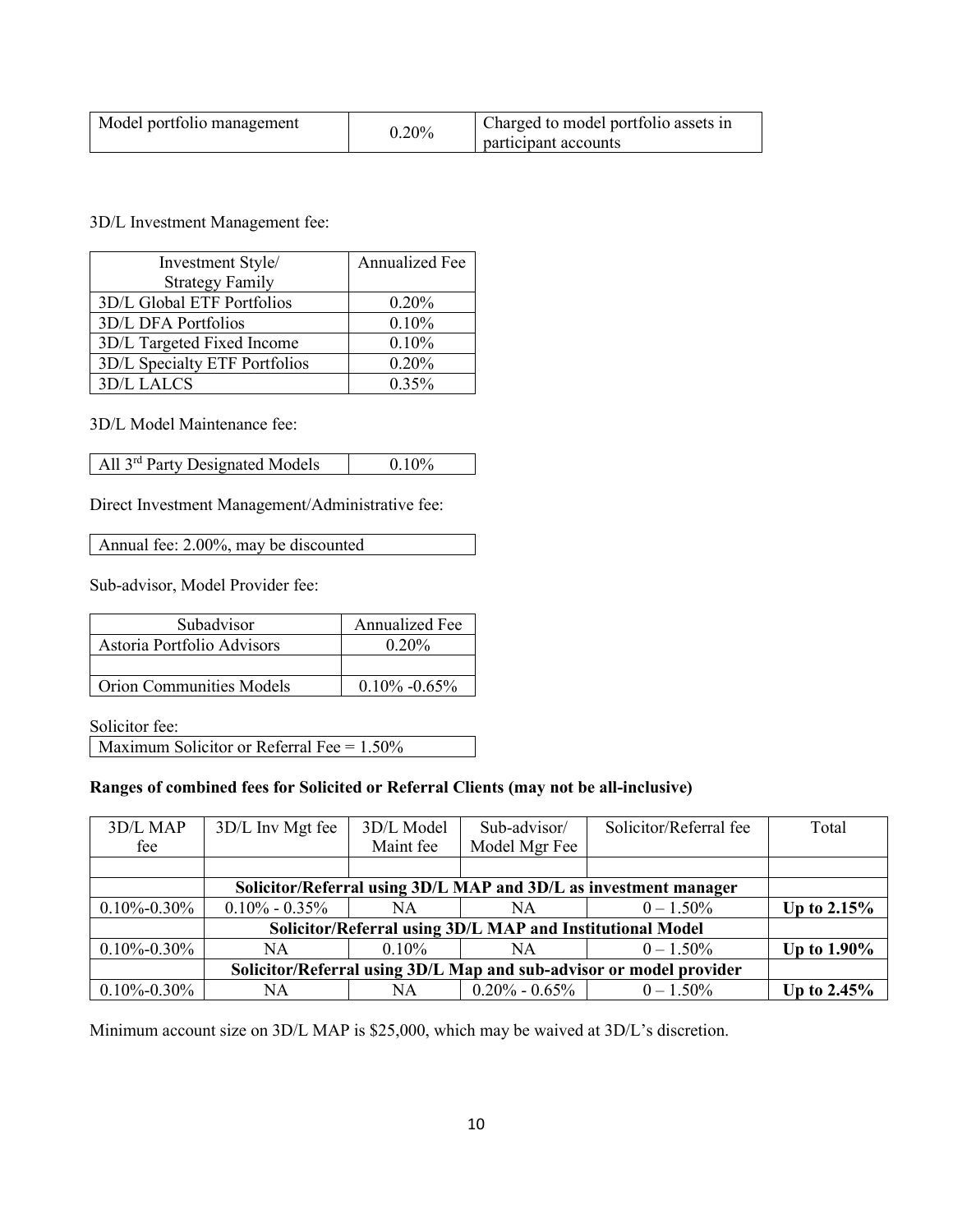#### *For Discretionary and Non-discretionary Direct Investment Management Mandates:*

Generally, clients are charged an advisory fee ranging from 0.14% to 0.55% on an annualized basis. These advisory fees are either paid in advance at the beginning of each calendar quarter based on the ending balance of the previous quarter of the respective account assets relying on the services provided by 3D/L or are paid monthly in arrears. Non-discretionary accounts generally pay a fee ranging from 0.06% to 0.50% on an annualized basis. These fees are paid at the end of each calendar quarter based on the average daily balance over the billing period of the advisory account assets relying on the services provided by 3D/L. No fee is payable prior to the rendering of services.

#### *For Direct Clients (no Solicitor relationship):*

Direct clients will be charged 2.00% annually. 3D/L reserves the right to negotiate or discount this fee. Minimum account size is \$25,000, which may be waived at 3D/L's discretion.

## *For Clients through a Separate Account Management Arrangement such as Schwab's Managed Account Marketplace and TD's Separate Account Exchange:*

All Separate Account Management clients will be charged an annual fee of 0.30%. 3D/L may negotiate this fee at its discretion. Minimum account size is \$100,000, which may be waived at 3D/L's discretion.

#### *For Clients through Envestnet:*

All Envestnet clients will be charged an annual fee of 0.20% for 3D/L Global ETF models and 0.10% for Targeted Fixed Income models. 3D/L may negotiate this fee at its discretion. Minimum account size on Envestnet is \$25,000. 3D/L does not have the ability to waive this minimum. Private-labeled platforms using Envestnet may have lower minimum account sized but this is up to the program sponsor.

#### *For Sub-Advisory Services through 3D/L Global Portfolios Fund:*

3D/L receives a fee of .23% for the sub-advisory services performed for Reliance Trust, in addition to the Marketing/Solicitation Fee which is further discussed in Item 14 below. The minimum size to participate in the Collective Trust plan is \$1,000,000. The Trustee may waive this minimum in its sole discretion.

#### *For Retirement Plan Services (except CIT's):*

Fees charged to Retirement Plan Sponsor clients are based on the level of services provided by 3D/L. 3(38) services are provided to Plans for a fee of 0.40% on Plan assets annually. DCIO services are provided at 0.40% on assets under management within the 3D/L managed portfolios.

#### *For ModelxChange:*

Fees charged by 3D/L for services on Mid Atlantic Trust's *ModelxChange* platform are typically 0.40% annually, accrued daily. If 3D/L is providing 3(38) fiduciary service to a plan and using models managed on ModelxChange, 3D/L will charge 0.0% (zero basis points) as a model-management fee. Instead, 3D/L will be paid by either the plan record keeper or plan sponsor as described under the preceding section. 3D/L may negotiate this fee at its discretion.

## *For DC Plans through Cambridge Retirement Plan Services:*

Fees for 3(38) services provided through RPS are assessed at the plan level and may be billed to the plan itself or invoiced to the plan sponsor, depending on the plan administrator's direction and will be 0.50% per year, billed quarterly in arrears. In this case, 3D/L will charge zero sub-advisor fees for model portfolio management. For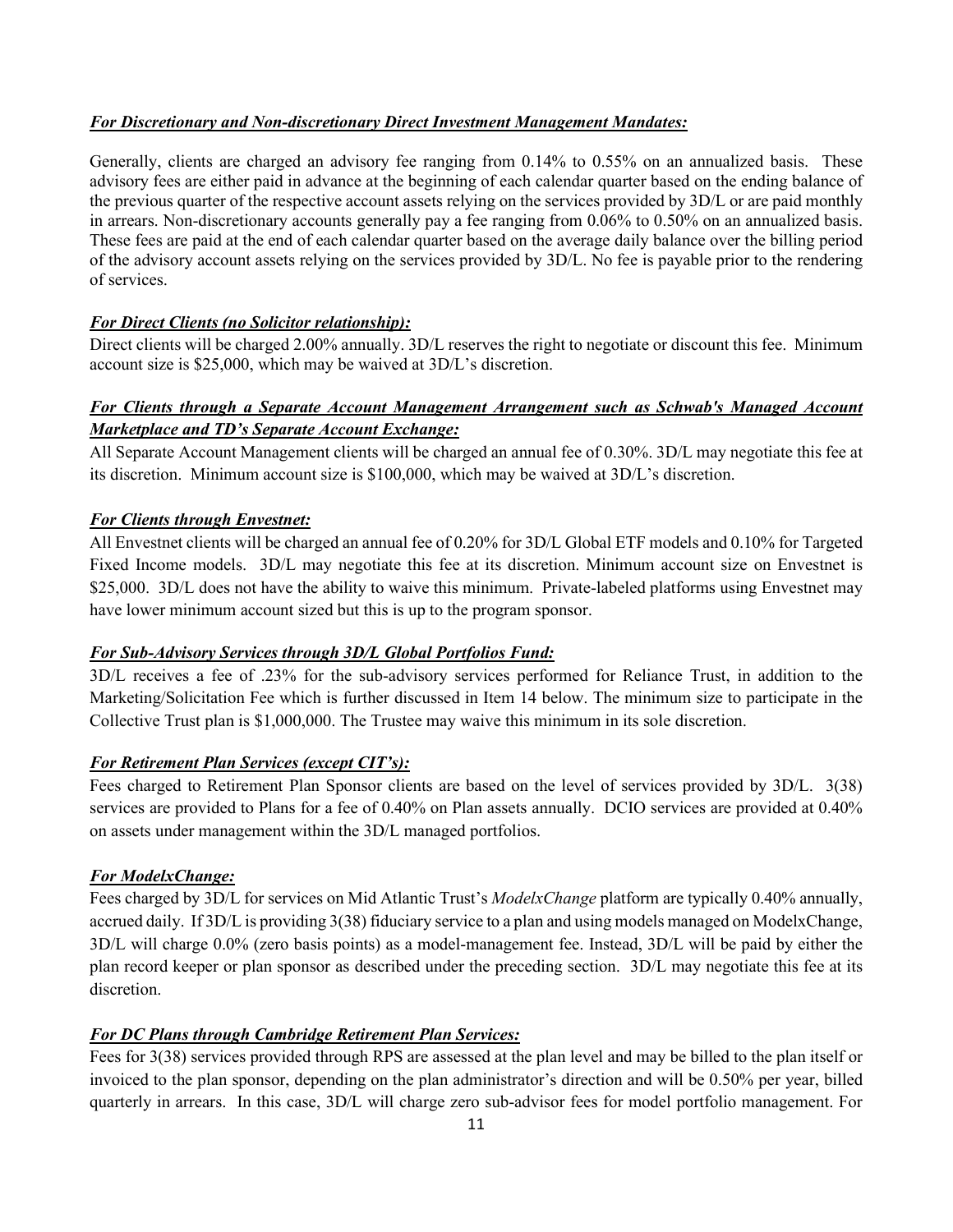plans where 3D/L is not acting as a 3(38) fiduciary 3D/L will only be compensated for assets invested in the 3D/L model portfolios. In its capacity as sub-adviser to the model portfolios, 3D/L will charge 0.50% on assets in the portfolios, half of which (0.25%) will be paid to CIR for back office and platform services relating the management of the 3D/L model portfolios. 3D/L may negotiate this fee at its discretion.

#### *For Wrap Account Clients:*

Please refer to our Form ADV Part 2A Appendix 1 (Wrap Brochure) for more information about the fees associated with our Wrap Program.

## *For Stable Value IRA through IPX Retirement:*

Fees charged by 3D/L as a platform and advisory fee are 0.25% on all assets. Fees are calculated on average daily balance and are debited from the account quarterly in arrears. IPX Retirement, the record keeper and administrator of the IRAs calculates and bills the accounts. Any referral or solicitor fee charged by a solicitor or referring advisor are added to the 3D/L fee and charged in aggregate at the same time. IPX Retirement also charges a custody and administration fee of 0.20% annually which is also calculated on an average daily basis and debited from the account quarterly in arrears.

#### *For Non-Discretionary Sub Advisory:*

3D/L Capital Management serves as a non-discretionary sub-advisor to the KFA Value Line® Dynamic Core Equity Index ETF ["Fund"]. If the assets within the ETF exceed a certain threshold limit, 3D/L Capital Management receives compensation in the form of a sub-advisory fee in an amount equal to twenty-five percent [25%] of the net revenue of the Fund received by Krane Funds Advisors, LLC ["Krane"]. As of 12/31/2021 the ETF had not reached that threshold limit.

## *GENERAL INFORMATION ON FEES*

Negotiability of Fees: In certain circumstances, 3D/L's fees may be negotiable.

Fee Calculation: The fee is not charged on the basis of a share of capital gains or capital appreciation of the funds or any portion of the funds of an advisory client. Clients may elect to be billed directly or to authorize 3D/L to directly debit fees from client accounts. Management fees shall be prorated for each capital contribution and withdrawal made during the applicable calendar month (with the exception of de minimis contributions and withdrawals).

Termination of Advisory Relationship: An advisory agreement may be canceled at any time, by the client, for any reason upon receipt of written notice and by 3D/L, for any reason, upon 10 days prior written notice. Upon termination of any account, any unpaid earned fees will be due and payable and may be billed to the client through the mail.

Sub-Advisor and ETF Compensation: As noted above, the compensation to be paid to the sub-advisors may include asset-based advisory and administrative fees. The compensation of the subadvisors may result in two levels of fees and greater expenses than would be associated with direct investment by a separate account. If a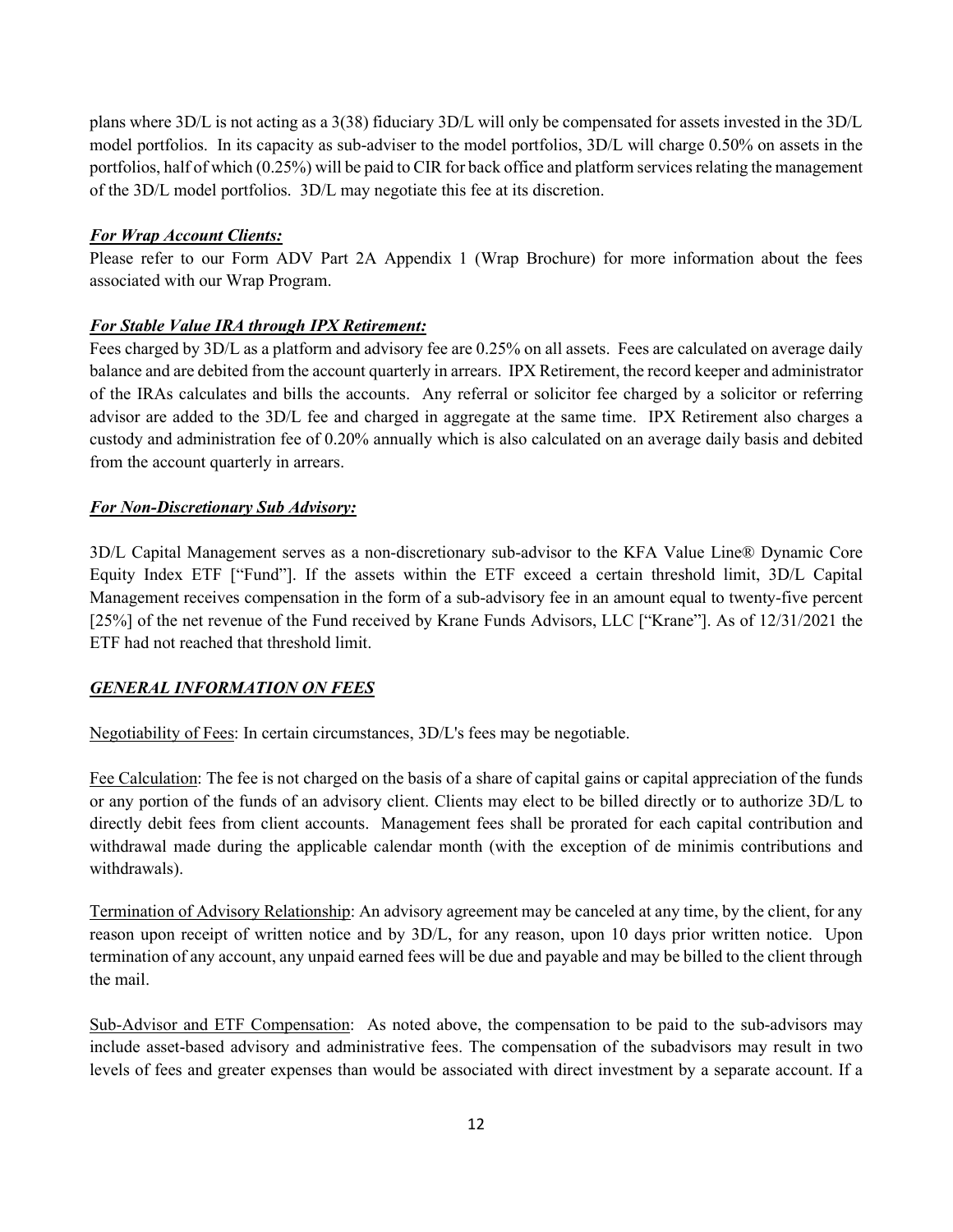portfolio investment invests in pooled vehicles (*e.g.*, ETF's, mutual funds and money market funds for cash management purposes), clients will be exposed to an additional layer of fees associated with such vehicles.

Other Fees and Expenses: All fees paid to 3D/L for investment advisory services are separate and distinct from the fees and expenses charged by mutual funds, ETFs, interval funds or group annuity/stable value funds to account holders. These fees and expenses are described in each investment product's individual prospectus, disclosure document or contract. These fees will generally include a management fee, other fund expenses, and a possible distribution fee although 3D/L endeavors, whenever possible, to use no-load mutual funds with no 12b-1 or other similar fees. A client could invest in a mutual fund or ETF directly, without the services of 3D/L. In that case, the client would not receive the services provided by 3D/L which are designed, among other things, to assist the client in determining which mutual fund or funds or ETFs are most appropriate to each client's financial condition and objectives. Accordingly, the client should review both the fees charged by the investment products and the fees charged by 3D/L to fully understand the total amount of fees to be paid by the client and to thereby evaluate the advisory services being provided. Item 12 further describes the factors that 3D/L considers in selecting or recommending broker-dealers for client transactions and determining the reasonableness of their compensation (*e.g.*, commissions).

## <span id="page-15-0"></span>**Item 6 – Performance-Based Fees and Side-By-Side Management**

3D/L does not charge any performance-based fees (fees based on a share of capital gains on or capital appreciation of the assets of a client).

Certain of the investment strategies offered by 3D/L have similar investment objectives and are managed in a similar manner; therefore, it is possible that 3D/L could engage in transactions in the same types of securities and instruments for various accounts, and that such transactions could affect the prices and availability of the securities and instruments in which an account invests and could have an adverse impact on the account's performance. In certain circumstances, 3D/L may take a position on behalf of one account or strategy, that may be contrary to a position taken on behalf of another account or strategy. In certain circumstances, 3D/L may take a position on behalf of one account or strategy prior to taking the same or similar position for another account or strategy. This may be due to risk tolerance levels, position size, investment objectives, available cash levels or other considerations.

We provide each client with the investment products or services to which the client is entitled and do not improperly favor one client over another. This does not mean we make the same investments for all clients or offer the same products or terms to all clients. However, we otherwise treat our clients on an equal footing, except in those cases where the client agrees or understands that there will be a different approach. 3D/L does not favor the interest of larger or more lucrative clients over the interests of other clients. 3D/L has adopted trade allocation procedures that are reasonably designed to assure all eligible accounts participate in appropriate investment opportunities in an equitable fashion. One way we manage this potential conflict is through our trade allocation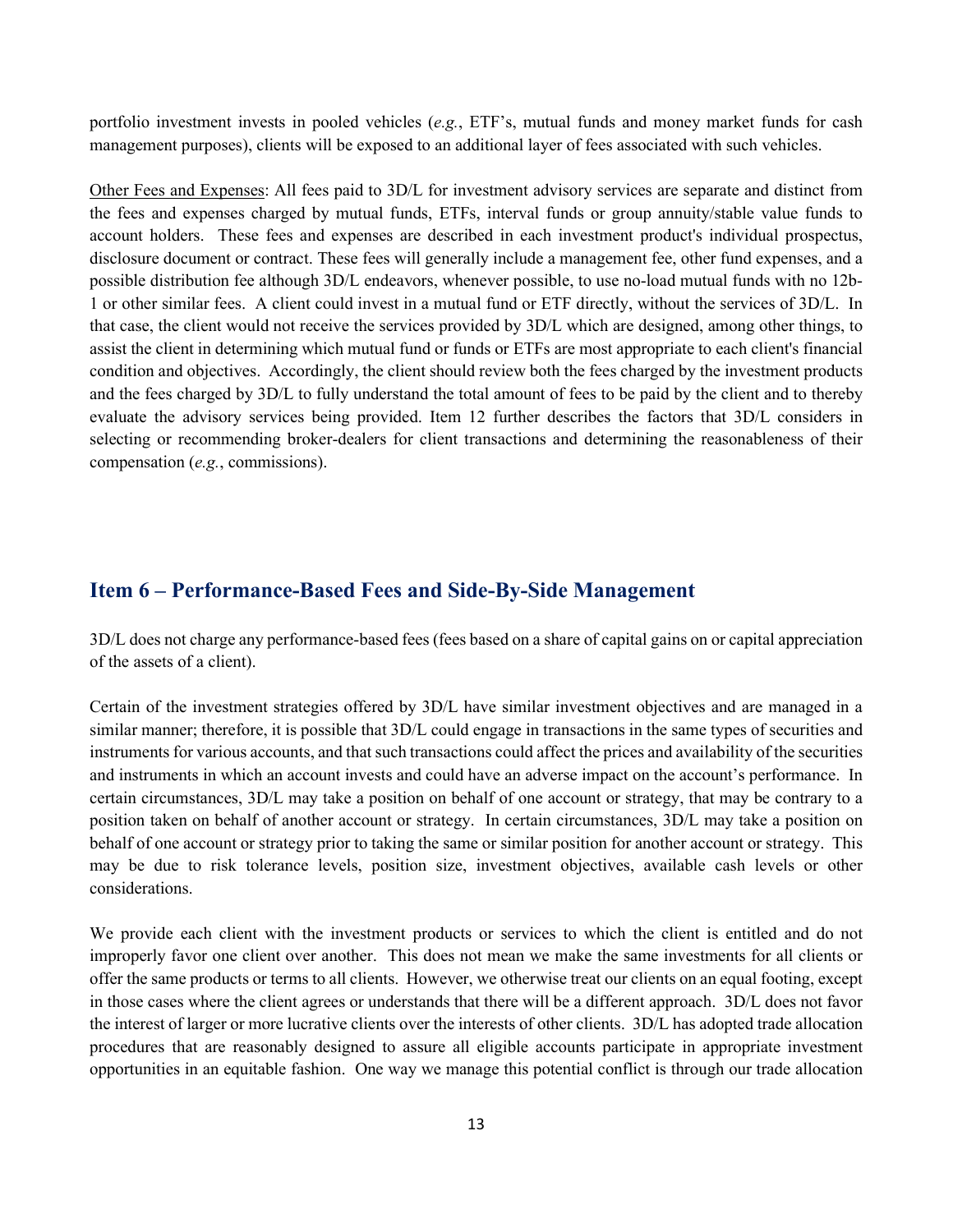policy and procedures. Generally, traders are allocated pro rata according to order size (see Item 12 – Brokerage Practices).

## <span id="page-16-0"></span>**Item 7 – Types of Clients**

3D/L provides portfolio management services to individuals, high-net worth individuals, pooled investment vehicles, collective investment trusts, qualified retirement plans, trusts, corporate pension and profit-sharing plans, Taft-Hartley plans, charitable institutions, foundations, endowments, municipalities, and other U.S. businesses. 3D/L offers its portfolio modeling and other services to retirement plan sponsors through several custodians and on several record-keeping platforms.

<span id="page-16-1"></span>Please refer to Item 5 for a discussion of account minimums requirements per program. Minimums per account in the case of model licensing arrangements and third-party platform separately managed accounts are generally determined by the third-party firm.

## **Item 8 – Methods of Analysis, Investment Strategies and Risk of Loss**

#### *Investing in securities involves risk of loss that clients should be prepared to bear.*

3D/L utilizes quantitative tools, factor-based strategies and systematic investment approaches in the management of client portfolios. 3D/L also believes in efficient markets and that passive fund management can be an effective means of taking advantage of those efficiencies. For some of its model portfolios, 3D/L looks for pure asset-class investment vehicles with which to build efficient and low-cost portfolios. 3D/L uses low cost asset-class and/or index mutual funds to structure certain portfolios. ETFs also provide such investment vehicles. 3D/L will use certain ETFs to construct certain portfolios. On occasion, 3D/L will allocate to traditional actively managed investment products.

Client portfolios sometimes include some individual securities, usually resulting from pre-existing client holdings prior to becoming a 3D/L client. As a result, 3D/L can provide advice to clients on when to sell out of existing holdings.

3D/L, from time to time, ladders Certificates of Deposit or US Government Securities for some clients as a means of protecting principal in order to make capital available for future purchases in dollar cost averaging strategies or the like. 3D/L, in limited circumstances, allows a client to purchase non-index funds within a separate portfolio sleeve. 3D/L monitors and reports on these non-index funds and includes these funds in the clients' assets for billing purposes.

3D/L utilizes mainstream investment theories, principles, and modeling techniques. These include, but are not limited to Modern Portfolio Theory, Efficient Markets Hypothesis and the Fama-French Three Factor Model. We believe asset allocation is the primary driver of investment portfolio performance; that risk and expected return are correlated; and, that diversification is essential in managing risk. We monitor macro-economic data and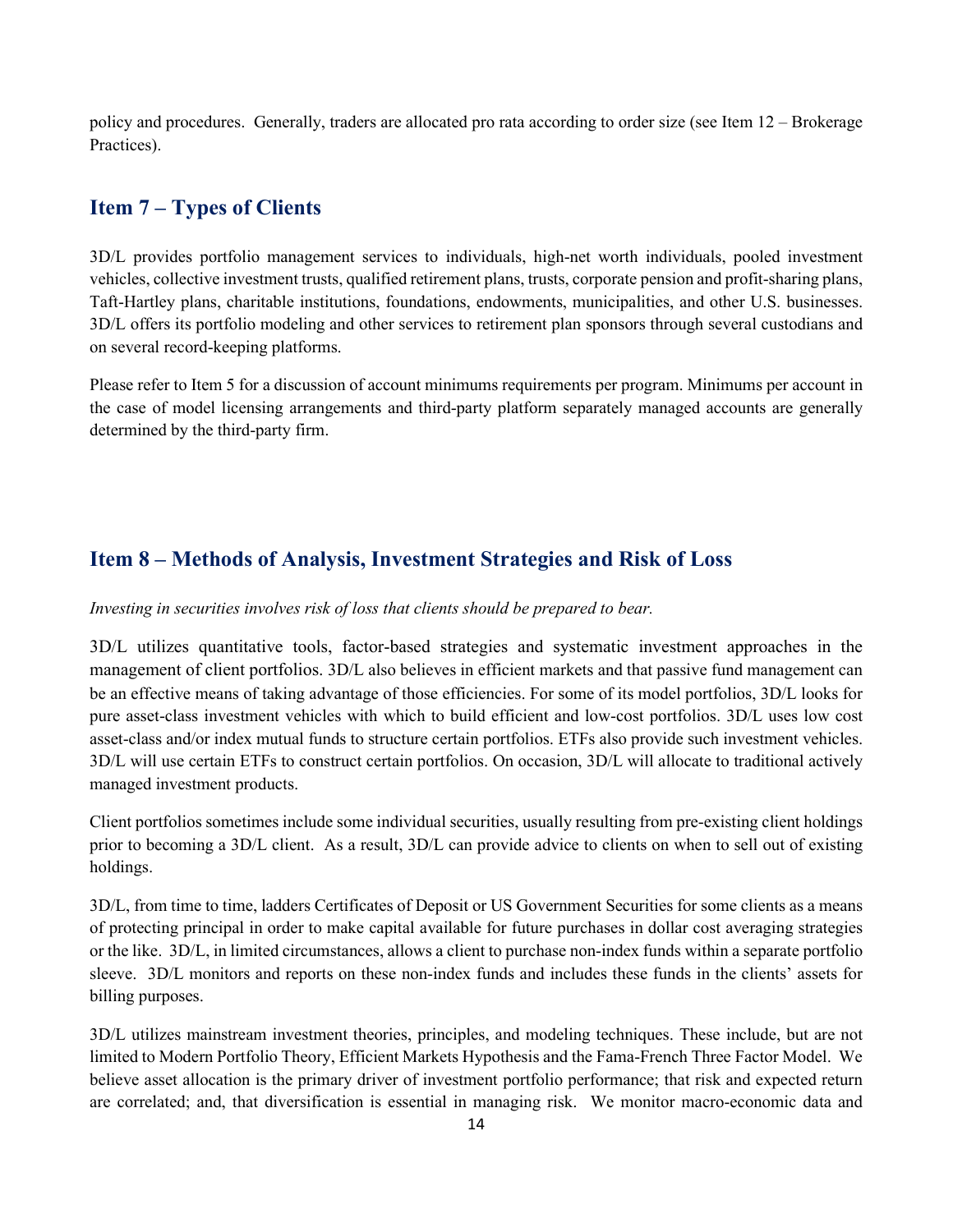interpretive data related to investors' current appetite to take on or reduce investment risk. These factors are used to fine tune our strategic asset allocation models and increase or decrease slightly our portfolios' exposures to asset classes that we feel will be affected by current economic or market conditions. We do not try to time the market and, with the exception of certain tactical strategies specifically designed to go to cash, we normally do not go to cash; rather will stay fully invested via ETFs and mutual fund positions as set out in that model's investment policy.

Certain model portfolios managed by 3D/L are formed using ETFs that track specified investment themes for the purpose of targeting long-term investment goals. 3D/L's criteria for selecting ETFs includes, but is not limited to, targeted investment exposure or theme, costs, reputation of ETF sponsor, and liquidity/assets under management. The material risks involved in ETFs are primarily rooted in the adequate functioning of capital markets. For instance, if underlying securities of an ETF do not trade, a price cannot be established for capital market makers to assess the true underlying net asset values of the ETFs. However, we see these types of risk as remote in nature, but ETFs require a normal, functioning market for the market value to trade closely to the underlying net asset value. A secondary risk is the liquidity of the underlying basket of securities. ETFs that invest in illiquid securities such as emerging markets and fixed income debt securities can trade at larger premiums/discounts versus ETFs that invest in more liquid securities such as U.S. large companies. ETFs that invest in the former can also trade at wider bid/ask offers to compensate for the less liquid nature of the baskets. Model portfolios are constantly reviewed by the Investment Committee and reallocation of positions occurs pursuant to changes in investment decisions made by the Investment Committee. Accounts are rebalanced to the model, defined as a targeted allocation plus or minus a tolerance range, on an episodic basis depending on market conditions but typically once or twice a year although 3D/L is not wedded to a specified timetable for making changes.

The ETFs and mutual funds utilized by 3D/L may be invested in domestic and international equities, including preferred equities and Real Estate Investment Trust ("REITs"), corporate and government fixed income securities and commodities. Equity securities may include large capitalization, medium capitalization and small capitalization stocks.

#### *Risk of loss*:

Although all investments involve risk, 3D/L's investment advice seeks to limit risk through broad diversification within portfolios and among asset classes, as appropriate for particular clients. We typically invest in conservative fixed income securities to represent the fixed income class. Risk of loss of principal is the risk that the value of securities (e.g., mutual funds, ETFs, individual stocks and individual bonds), when sold or otherwise disposed of, may be less than the price paid for the securities. Even when the value of the securities when sold is greater than the price paid, there is the risk that the appreciation will be less than inflation. In other words, the purchasing power of the proceeds may be less than the purchasing power of the original investment.

*General Economic and Market Conditions*. The success of clients' activities will be affected by general economic and market conditions, such as interest rates, availability of credit, credit defaults, inflation rates, economic uncertainty, changes in laws (including laws relating to taxation of investments), trade barriers, currency exchange controls, and national and international political circumstances (including wars, terrorist acts, pandemics or security operations). These factors may affect the level and volatility of the prices and the liquidity of clients' investments. Volatility or illiquidity could impair clients' profitability or result in losses. A client may maintain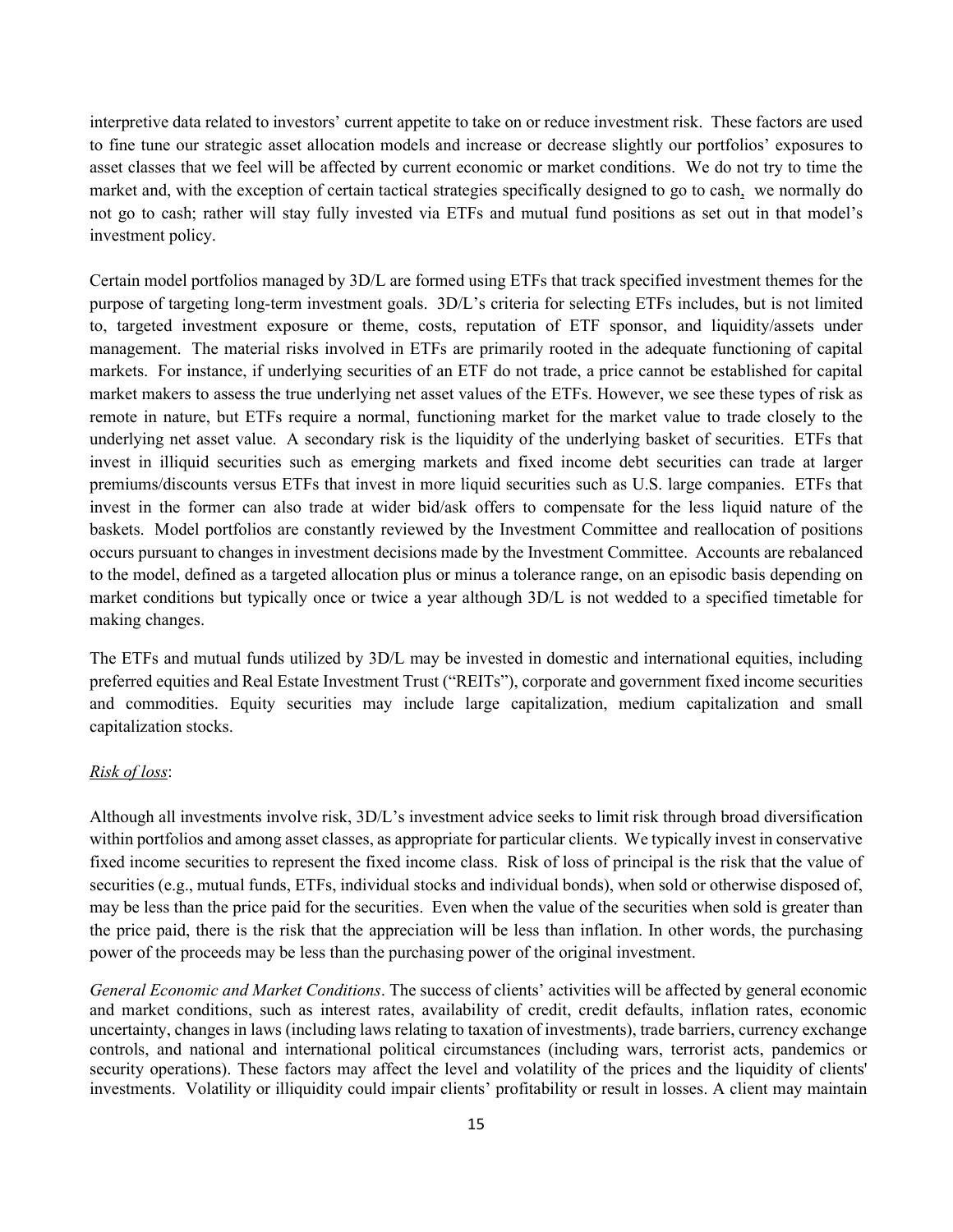substantial trading positions that can be adversely affected by the level of volatility in the financial markets.

Certain ETFs and mutual funds utilized by 3D/L hold international securities. Investing outside the United States involves additional risks, such as currency fluctuations, periods of illiquidity and price volatility, as more fully described in the respective ETF prospectus. These risks may be greater with investments in developing countries, commonly referred to as Emerging Markets.

Certain ETFs and mutual funds utilized by 3D/L may invest in lower rated fixed income securities. ETFs and mutual funds invested in lower rated bonds are subject to greater fluctuations in value and risk of loss of income and principal than higher rated bonds. The return of principal for the bond holdings in ETFs and mutual funds is not guaranteed. ETF shares are subject to the same interest rate, inflation and credit risks associated with the underlying bond holdings.

ETFs and mutual funds are subject to market fluctuations and involve the risk of loss that clients should be prepared to bear. Clients should carefully consider the investment objectives, risks and expenses of the various ETFs and mutual funds utilized by 3D/L. This and other important information are contained in each ETFs and mutual funds summary prospectus, which can be obtained directly from your product sponsor.

3D/L uses research and analytical tools purchased from Bloomberg, Morningstar, Northfield, Factset, internally produced proprietary programs, web-based analytical tools and various industry publications. Portfolio model construction is based on academic research and regression analysis. Certain index and other data are obtained through Bloomberg, Morningstar, Orion Technologies and other subscription data providers. 3D/L primarily utilizes the concepts put forth by Modern Portfolio Theory and the Fama/French Three Factor Model.

No guarantee or representation is made that a separate account's investment program, including, without limitation, a separate account's investment objective, diversification strategies or risk monitoring goals, will be successful. Investment results may vary substantially over time. No assurance can be made that profits will be achieved or that substantial or complete losses will not be incurred. Past investment results of 3D/L (or investments otherwise made by the investment professionals of 3D/L) are not necessarily indicative of their future performance.

*Quantitative Model Risk and Risk Management Viability.* There can be no assurance that the models used by 3D/L, including quantitative factors and models supplied by outside vendors, will continue to be viable. The use of a model that is not viable or not completely viable could, at any time, have a material adverse effect on performance. There can be no assurance that clients will achieve their investment objectives or that the models (even if completely or partially viable) will continue to further or ultimately be capable of furthering clients' investment objectives. Further, there can be no assurance that models and factors provided by other firms and used by 3D/L will continue to be supplied.

Systems and Operational Risks. Clients depend on 3D/L to develop and implement appropriate systems for clients' activities. 3D/L relies heavily on financial, accounting and other data processing systems to execute, clear and settle transactions across numerous and diverse markets and to evaluate certain securities, to monitor its portfolios and to generate risk management and other reports that are critical to oversight of clients' activities. In addition, 3D/L relies on information systems to store sensitive information about itself, its affiliates, the separate accounts, and clients. Certain clients and 3D/L's activities will be dependent upon systems operated by third parties,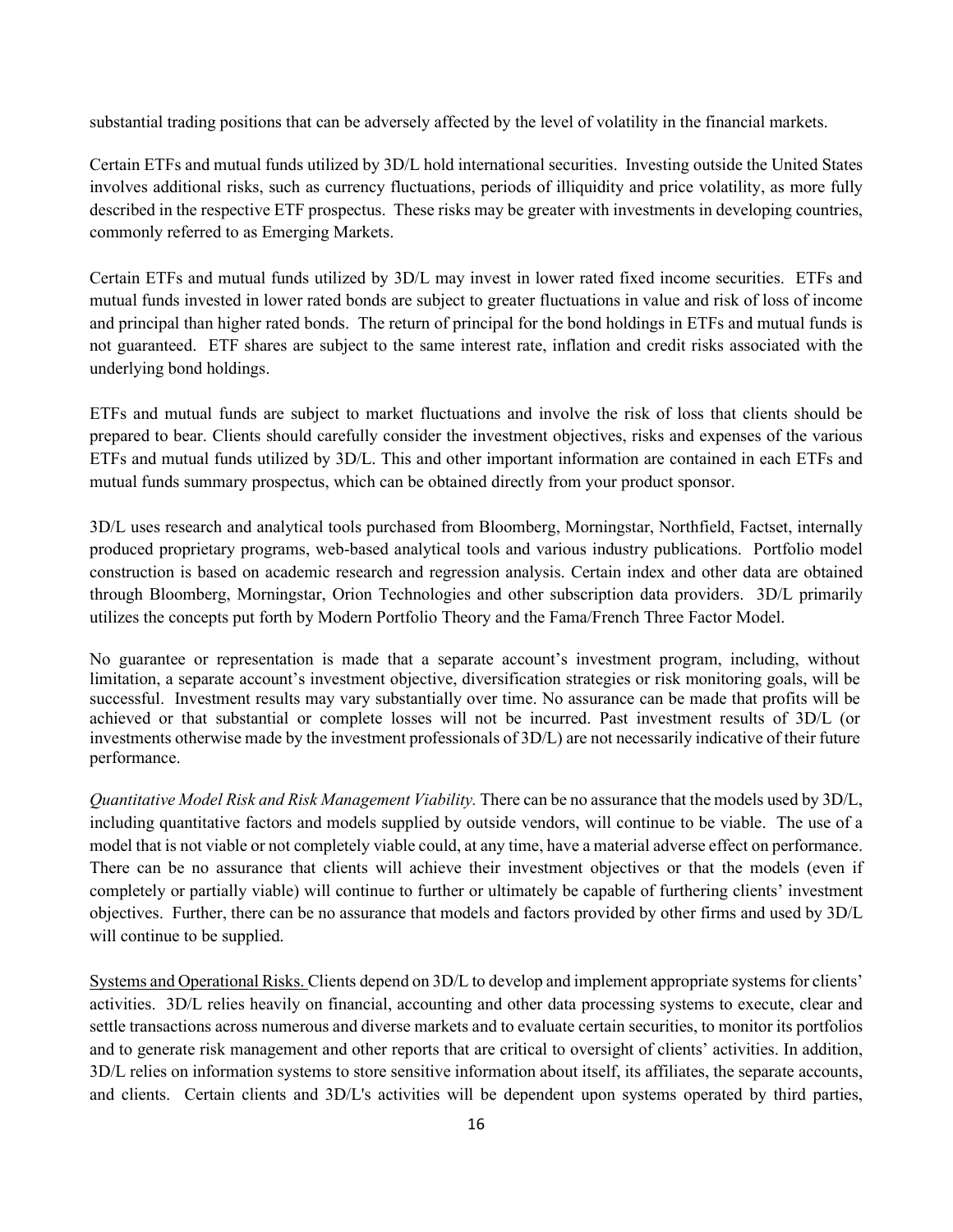including custodians, prime brokers, administrators, market counterparties and other service providers, and 3D/L may not be in a position to verify the risks or reliability of such third-party systems. Failures in the systems employed by 3D/L, custodians, prime brokers, administrators, counterparties, exchanges and similar clearance and settlement facilities and other parties could result in mistakes made in the confirmation or settlement of transactions, or in transactions not being properly booked, evaluated or accounted for. In addition, despite the security measures established by 3D/L and third parties to safeguard the information in these systems, such systems may be vulnerable to attacks by hackers or breached due to employee error, malfeasance or other disruptions. Any such breach could compromise these systems and result in the theft, loss or public dissemination of the information stored therein. Disruptions in client operations or breach of clients' information systems may cause clients to suffer, among other things, financial loss, the disruption of business, liability to third parties, regulatory intervention or reputational damage. Any of the foregoing failures or disruptions could have a material adverse effect on clients.

*Exchange Traded Funds.* ETFs are publicly traded unit investment trusts, open-end funds or depository receipts that seek to track the performance and dividend yield of specific indexes or companies in related industries. These indexes may be either broad-based, sector, or international. However, ETF shareholders are generally subject to the same risks as holders of the underlying securities they are designed to track. ETFs are also subject to certain additional risks, including, without limitation, the risk that their prices may not correlate perfectly with changes in the prices of the underlying securities they are designed to track, and the risk of trading in an ETF halting due to market conditions or other reasons, based on the policies of the exchange upon which the ETF trades. Generally, each shareholder of an ETF bears a pro rata portion of the client's expenses, including advisory fees. Accordingly, in addition to bearing their proportionate share of a separate account's expenses, investors may also indirectly bear similar expenses of an ETF.

*Non-U.S. Investments*. Investing in the securities of companies (and, from time to time, governments) outside of the United States involves certain considerations not usually associated with investing in securities of U.S. companies or the U.S. Government. These include, but are not limited to political and economic considerations, general social, political and economic instability; the relatively small size of the securities markets in such countries and the low volume of trading; the evolving and unsophisticated laws and regulations applicable to the securities and financial services industries of certain countries; fluctuations in the rate of exchange between currencies and costs associated with currency conversion; and certain government policies that may restrict an account's investment opportunities. In addition, accounting and financial reporting standards that prevail outside of the U.S. generally are not as high as U.S. standards.

*Real Estate-Related Securities*. Securities issued by entities which invest in real estate, including REITs, generally will be subject to the risks incident to the ownership and operation of commercial real estate and/or risks incident to the making of non-recourse mortgage loans secured by real estate. Such risks include, without limitation, the risks associated with both the domestic and international general economic climates; local real estate conditions; risks due to dependence on cash flow; risks and operating problems arising out of the absence of certain construction materials; changes in supply of, or demand for, competing properties in an area (as a result, for instance, of over-building); the financial condition of tenants, buyers and sellers of properties; changes in availability of debt financing; energy and supply shortages; changes in the tax, real estate, environmental, and zoning laws and regulations; various uninsured or uninsurable risks; natural disasters; and the ability of a separate account or third-party borrowers to manage the real properties. In addition, a separate account may incur the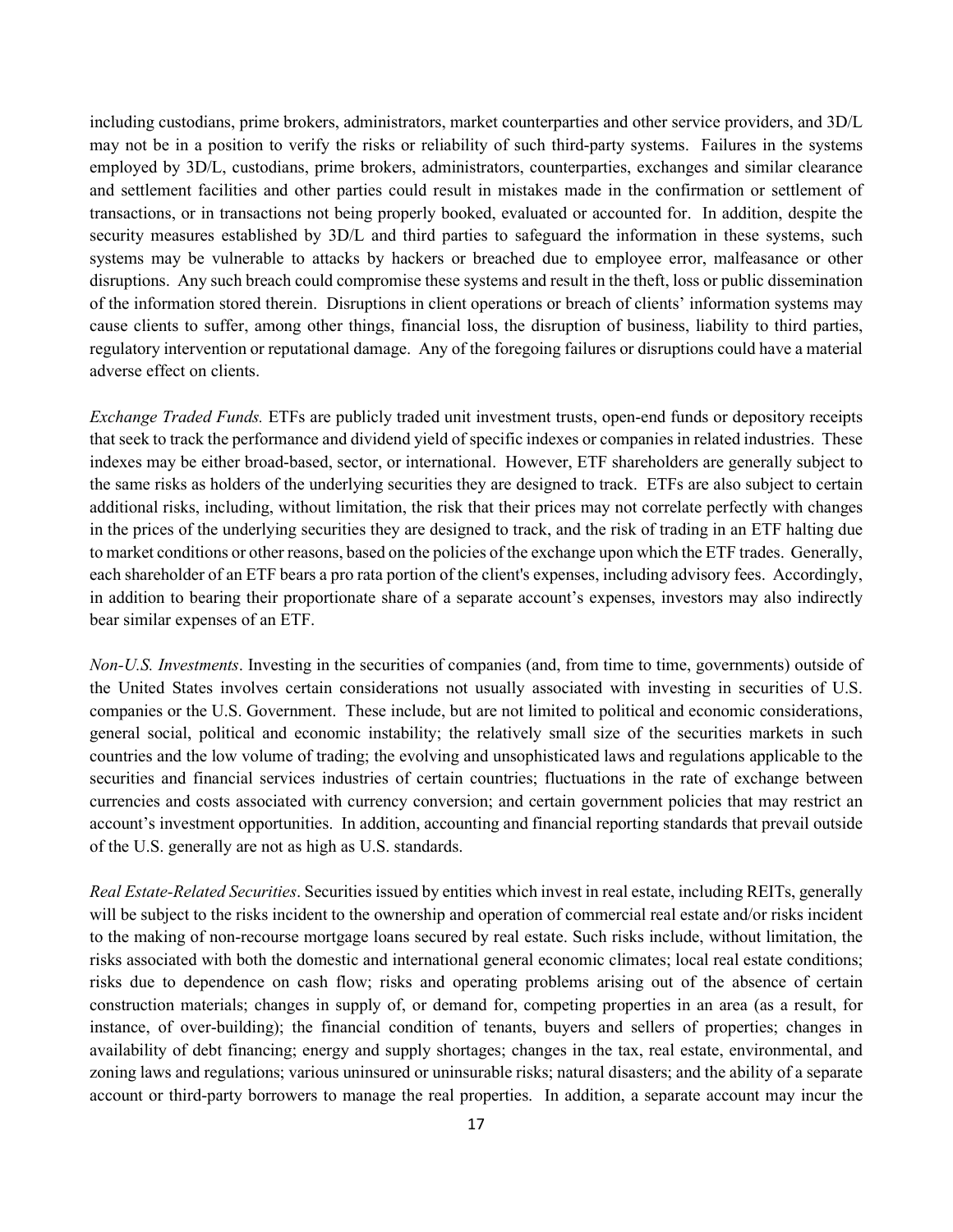burdens of ownership of real property, which include the paying of expenses and taxes, maintaining such property and any improvements thereon, and ultimately disposing of such property.

*Group Annuities/Stable Value Funds ("SV Funds").* Insurance companies which manage SV Funds provide guarantees of both principal value and crediting rate. The risks associated with these guarantees are reflected in the claims paying ability and financial strength of the insurance company.

## <span id="page-20-0"></span>**Item 9 – Disciplinary Information**

Registered investment advisers are required to disclose all material facts regarding any legal or disciplinary events that would be material to your evaluation of Adviser or the integrity of Adviser's management. 3D/L has no information applicable to this Item.

## <span id="page-20-1"></span>**Item 10 – Other Financial Industry Activities and Affiliations**

<span id="page-20-2"></span>3D/L is not registered as an insurance agency, broker-dealer, futures commission merchant, commodity pool operator, commodity trading advisor or an associated person of the foregoing entities.

## **Item 11 – Code of Ethics, Participation in Client Transactions and Personal Trading**

3D/L has adopted a Code of Ethics (the "Code") which sets forth the standards of business conduct we require of our Supervised Persons, as that term is defined in the Code. The Code is intended to assist us and our Supervised Persons in complying with the requirements of Rule 204A-1 under the Advisers Act, as well as provisions of the federal securities laws pertaining to insider trading. The Code includes provisions relating to the confidentiality of client information, a prohibition on insider trading, a prohibition of rumor mongering, restrictions on the acceptance of significant gifts and the reporting of certain gifts and business entertainment items, and personal securities trading procedures, among other things. All Supervised Persons must acknowledge the terms of the Code of Ethics annually, or as amended.

3D/L anticipates that, in appropriate circumstances, consistent with clients' investment objectives, it will cause accounts over which 3D/L has management authority to effect and will recommend to investment advisory clients or prospective clients, the purchase or sale of securities in which 3D/L and/or clients, directly or indirectly, have a position of interest.

Supervised Persons can choose to personally invest in securities in which separate accounts, currently, or in the future, may also invest. In these instances, any transactions by Supervised Persons will be in accordance with the Code and allocation policies and procedures. 3D/L's Supervised Persons are required to follow 3D/L's Code with respect to personal securities transactions. Subject to satisfying this policy and applicable laws, officers, directors and employees of 3D/L may trade for their own accounts in securities which are recommended to and/or purchased for 3D/L's clients.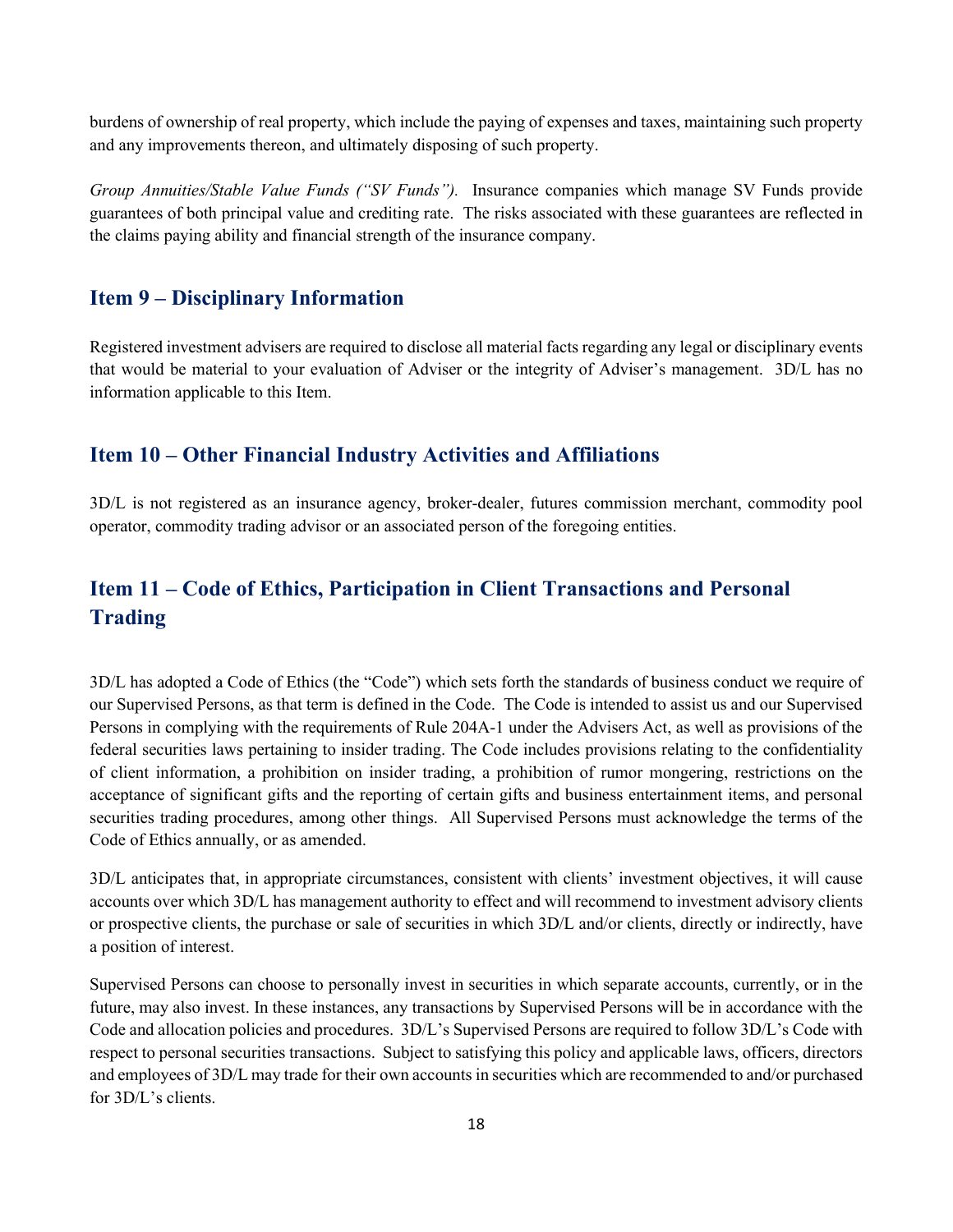The Code is designed to assure that the personal securities transactions, activities and interests of the employees of 3D/L will not interfere with (i) making decisions in the best interest of advisory clients and (ii) implementing such decisions while, at the same time, allowing employees to invest for their own accounts. Under the Code certain classes of securities have been designated as exempt transactions, based upon a determination that these would materially not interfere with the best interest of 3D/L's clients. In addition, the Code requires pre-clearance of certain transactions, and restricts trading in close proximity to client trading activity. Nonetheless, because the Code in some circumstances would permit employees to invest in the same securities as clients, there is a possibility that employees might benefit from market activity by a client in a security held by an employee. Employee trading is continually monitored under the Code of Ethics and in an ongoing effort to reasonably prevent conflicts of interest between 3D/L and its clients.

Certain affiliated accounts will trade in the same securities with client accounts on an aggregated basis when consistent with 3D/L's obligation of best execution. In such circumstances, the affiliated and client accounts will share commission costs equally and receive securities at a total average price. 3D/L will retain records of the trade order (specifying each participating account) and its allocation, which will be completed prior to the entry of the aggregated order. Completed orders will be allocated as specified in the initial trade order. Partially filled orders will be allocated on a pro rata basis. Any exceptions will be explained on the trade order.

It is 3D/L's policy not to effect any principal or agency cross securities transactions for client accounts. 3D/L will also not cross trades between client accounts. Principal transactions are generally defined as transactions where an adviser, acting as principal for its own account or the account of an affiliated broker-dealer, buys from or sells any security to any advisory client. An agency cross transaction is defined as a transaction where a person acts as an investment adviser in relation to a transaction in which the investment adviser, or any person controlled by or under common control with the investment adviser, acts as broker for both the advisory client and for another person on the other side of the transaction.

3D/L may have a financial interest in issuers of certain securities that 3D/L may include in client investment portfolios or models provided to other investment platforms. For example, 3D/L serves as the non-discretionary sub-advisor to the KFA Value Line® Dynamic Core Equity Index ETF, symbol KVLE, by virtue of its management of the underlying index. 3D/L will only recommend investments in this ETF to those clients, portfolios, and models where 3D/L deems this ETF suitable. 3D/L currently receives no revenue for these index management services. If/when 3D/L does start receiving revenue for these index management services 3D/L will take steps avoid any prohibited transactions with its ERISA clients.

3D/L's clients or prospective clients may request a copy of the firm's Code of Ethics by contacting 3D/L's CCO at (860) 291-1998.

## <span id="page-21-0"></span>**Item 12 – Brokerage Practices**

Except in those instances where a client wishes to retain discretion over broker selection and commission rates, 3D/L accepts discretionary authority to determine the brokers used and the commission paid by clients for securities transactions. Occasionally a client may direct the use of a particular broker-dealer to execute portfolio transactions and/or have a prior custodial arrangement with a broker-dealer. In such circumstances, the broker may have a commission-recapture program utilized by the client. 3D/L does not use soft dollar or commission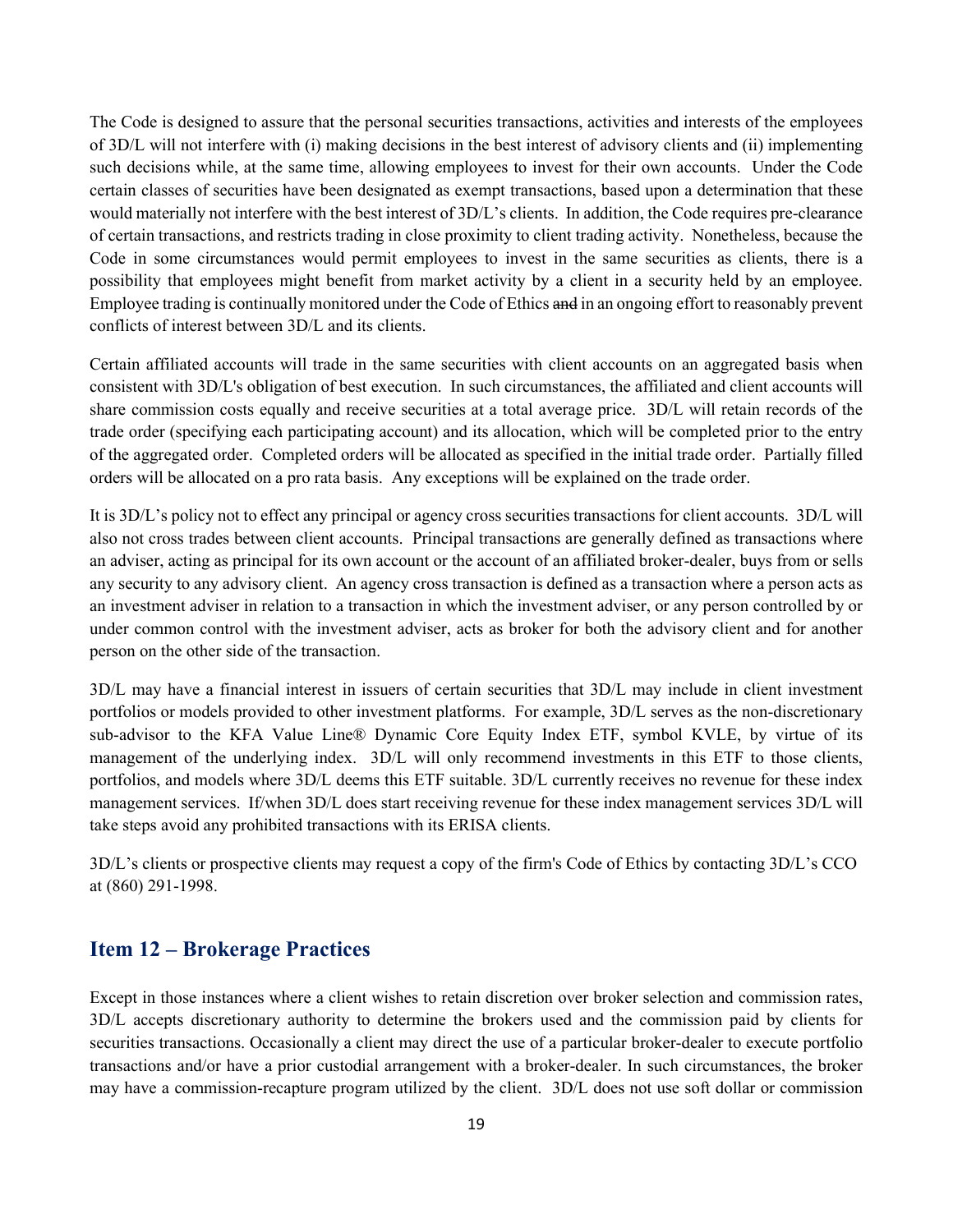recapture programs for itself but will take direction if an institutional investor has an established commission recapture agreement with a broker. 3D/L will accept such accounts to the extent that the custodian has access to the investment products invested in by 3D/L. In those cases where the client has directed a particular brokerdealer, it should be understood that 3D/L will not have authority to negotiate commissions or obtain volume discounts and best execution may not be achieved.

Under certain circumstances 3D/L may offer to manage accounts maintained by clients at certain custodians other than as indicated above. However, such custodians must have contractual arrangements with fund companies used by 3D/L in the model portfolios that 3D/L offers. 3D/L reserves the right to decline acceptance of any client account that directs the use of a broker/dealer other than Schwab and TD Ameritrade.

In the absence of any client direction to utilize a particular broker or dealer for the execution of transactions in any client accounts, 3D/L's overriding objective in the selection of broker-dealers is to obtain the best combination of price and execution. When possible, 3D/L will block or aggregate multiple client orders. This practice facilitates execution of the order and may result in a better execution price and lower commission cost. Best price is normally an important factor in this decision, but the selection also takes into account the quality of brokerage services, including such factors as execution capability, financial stability, and clearance and settlement capability. Accordingly, transactions will not always be executed at the lowest available commission.

As indicate above, when it is appropriate, 3D/L may aggregate or "block" client orders to achieve more efficient execution. In such instances, client accounts participating in the aggregated transaction will be charged the average price per unit for the security and transaction costs will be allocated pro rata among clients. Certain clients that have communicated certain account restrictions (e.g., cash requirements, restrictions on positions, etc.) will not participate in aggregated or block trades. These accounts will be traded separately and normally after the block trades have been effected.

If an aggregated order is only partially filled, 3D/L's procedures provide that the securities or proceeds are to be allocated in a manner deemed fair and equitable to each account participating in the transaction. Depending on the investment strategy pursued and the type of security, this can result in a pro rata allocation to all participating accounts. Partially filled orders will not automatically carry over to the next trading day for completion. The completion of such trade will be a portfolio management decision. Supervised Persons of 3D/L can also participate in an aggregated order.

In our attempt to give equitable treatment to clients' orders, orders are entered on a rotation basis. 3D/L will normally execute trades through the primary custodian's trading desk via a trade rotation system among our client accounts. In cases where ETFs are less liquid and tend to trade at wide bid/ask spreads relative to like-kind products, 3D/L will investigate how the costs of such trades can be further reduced.

3D/L participates in the following programs for brokerage services:

Schwab Institutional ("Schwab") services program offered to independent investment advisers by Charles Schwab & Company, Inc., a FINRA registered broker/dealer. Clients may choose to custody their assets at Charles Schwab & Company. Not all advisers require their clients to direct brokerage. Schwab has two pricing arrangements for clients of 3D/L. The Schwab Transaction-based pricing charges commissions or transaction fees for securities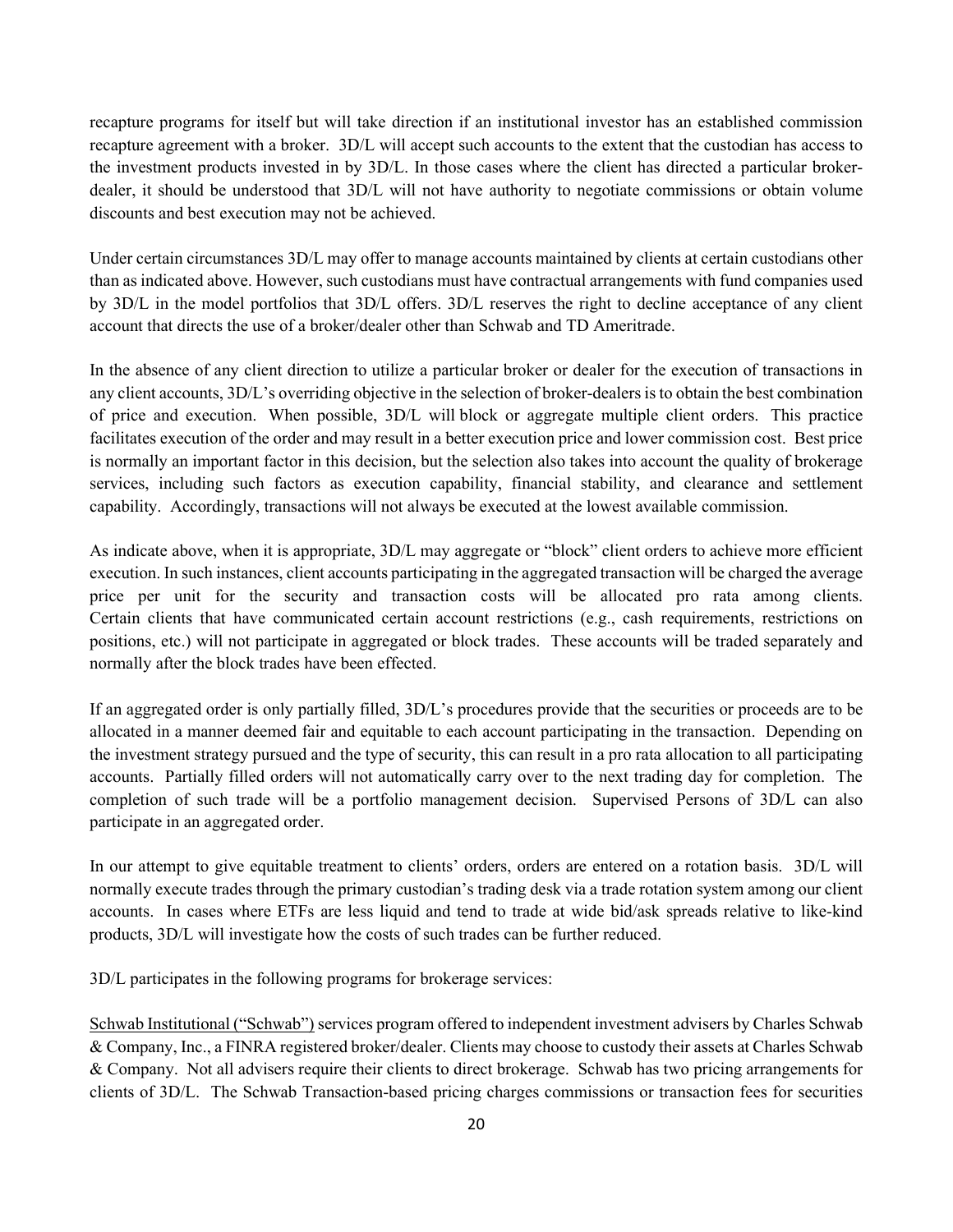transactions. Today, most ETF and equity transactions, if electronically entered, are charged a zero-transaction fee. Mutual funds, bonds and certain other securities are charged commissions according to the then-current Schwab commission schedule. In lieu of transactional charges, clients may elect the Schwab asset-based pricing ("ABP") fee schedule. This schedule may be advantageous to clients with mutual fund portfolios or other securities on which commissions are typically charged. This current ABP fee is 0.05% annualized. The minimum annual fee charged by Schwab is \$120 annually (\$10/month).

TD Ameritrade ("TDA") - 3D/L participates in the institutional advisor program offered by TD Ameritrade Institution. TD Ameritrade Institutional ["TDA"] is a division of Charles Schwab and Company. TDA offers to independent investment advisers services which include custody of securities, trade execution, clearance and settlement of transactions. 3D/L receives certain benefits from TDA through its participation in the TDA program. TDA has two pricing arrangements for clients of 3D/L. The TDA Transaction-based pricing charges commissions or transaction fees for securities transactions. Today, most ETF and equity transactions, if electronically entered, are charged a zero-transaction fee. Mutual funds, bonds and certain other securities are charged commissions according to the then-current TDA commission schedule. In lieu of transactional charges, clients may elect the TDA ABP fee schedule. This schedule may be advantageous to clients with mutual fund portfolios or other securities on which commissions are typically charged. This current ABP fee rages from 0.10% to 0.04% annualized, depending on account value.

IPX Retirement ("IPX") – While not a broker dealer, IPX provides transactional and administrative services as well as custody through an affiliate, FPS Trust Company, dba IPX Trust, for group annuity stable value products for clients of 3D/L MAP. IPX Trust is a Colorado chartered trust company. SV Funds custodied by IPX Trust are not FDIC insured, they are guaranteed by the issuing insurance company. IPX charges a 0.20% annual custody and administration fee as well as ad hoc fees for services such as wire transfers.

In directing the use of Schwab or TD Ameritrade it should be understood that best execution may not be achieved, and this practice may cost clients more money. In addition, a disparity in custody charges may exist between the custody fees charged to other clients. When 3D/L recommends open-end investment company shares on a noload basis, typical trading issues such as blocking trades, volume discounts, price negotiation and commissions do not apply to these transactions. When 3D/L recommends ETF's, 3D/L endeavors to block and allocate trades if trading for multiple accounts at the same time and day.

Should a client's portfolio include ETF's, individual stocks or bonds; 3D/L has evaluated Schwab and TD Ameritrade and believes that they will provide 3D/L clients with a blend of execution services, transaction costs and professionalism that will assist 3D/L in obtaining best execution for these transactions. The use of Schwab and TD Ameritrade is essential to 3D/L's service arrangements and capabilities, and 3D/L may not accept clients who direct the use of other brokers. As part of Schwab's and TD Ameritrade's programs, 3D/L receives benefits that it would not receive if it did not offer investment advice. Trading client accounts through other brokers may result in fees (including mark-ups and mark-downs) being charged by the custodial broker and an additional broker.

For certain institutional clients and retirement plans 3D/L can use a custodian and/or broker dealer other than as indicated above to facilitate trust accounting, recordkeeping or other services necessary for each specific client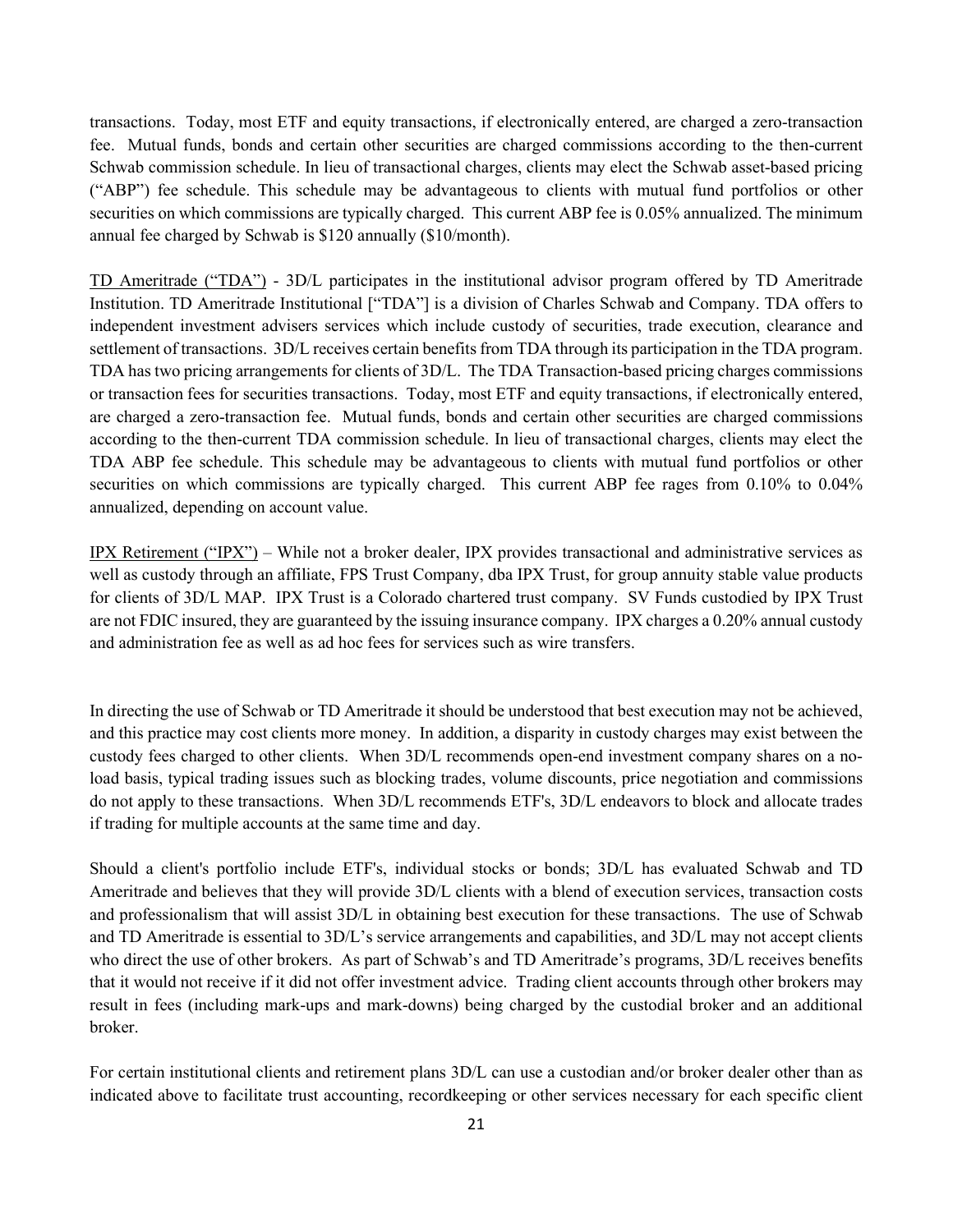account. Any custodian or broker dealer used will have a contractual arrangement with mutual funds used in the 3D/L Portfolios. However, 3D/L reserves the right to decline acceptance of any client account that directs the use of a broker other than Schwab or Folio Institutional.

Schwab and TD Ameritrade also make available to 3D/L other products and services that benefit 3D/L but do not necessarily benefit its clients' accounts. Some of these other products and services assist 3D/L in managing and administering clients' accounts. These include software and other technology that provide access to client account data (such as trade confirmations and account statements), facilitate trade execution (and allocation of aggregated trade orders for multiple client accounts), provide research, pricing information and other market data, facilitate payment of 3D/L's fees from its clients' accounts, and assist with back-office functions, recordkeeping and client reporting. Many of these services generally may be used to service all or a substantial number of 3D/L's accounts.

Schwab and TD Ameritrade also make available to 3D/L other services intended to help 3D/L manage and further develop its business enterprise. These services can include consulting, publications and conferences on practice management, information technology, business succession, regulatory compliance, and marketing. 3D/L does not, however, enter into any commitments with the brokers for transaction levels in exchange for any services or products from brokers. While as a fiduciary, 3D/L endeavors to act in its clients' best interests, 3D/L's preference that clients maintain their assets in accounts at Schwab is be based in part on the benefit to 3D/L of the availability of some of the foregoing products and services and not solely on the nature, cost or quality of custody and brokerage services provided by the brokers, which may create a potential conflict of interest.

3D/L has entered into certain administrative services agreements whereby the sub-advisor is granted trading discretion, including broker selection, on behalf of the relevant accounts and has made contractual representations to 3D/L regarding its obligations to provide best execution for securities transactions, including any use of soft dollar arrangements. As part of its regular review of brokerage executions, 3D/L will review transaction-related information and related policies and procedures of any external managers.

## <span id="page-24-0"></span>**Item 13 – Review of Accounts**

*Review of Accounts:* Client portfolios are regularly reviewed by 3D/L's investment team to assure overall compliance with stated investment guidelines and restrictions. Accounts will be formally reviewed at least quarterly by an investment professional of 3D/L or another designated individual. More frequent reviews can be triggered by material changes in variables such as the client's individual circumstances, or the market, political or economic environment.

Clients will receive at least quarterly statements and confirmations from their broker dealer or custodian. In addition, for Direct and Solicited Clients, 3D/L provides performance reports at least annually. For clients on Schwab MAM, LPL and Envestnet, quarterly performance reports are provided by the platform sponsor or investment advisor.

*Reports:* Unless otherwise agreed upon, clients are provided with transaction confirmation notices and regular summary account statements directly from the broker-dealer or custodian for the client accounts. Those clients to whom 3D/L provides investment advisory services will also receive a written report from 3D/L that includes such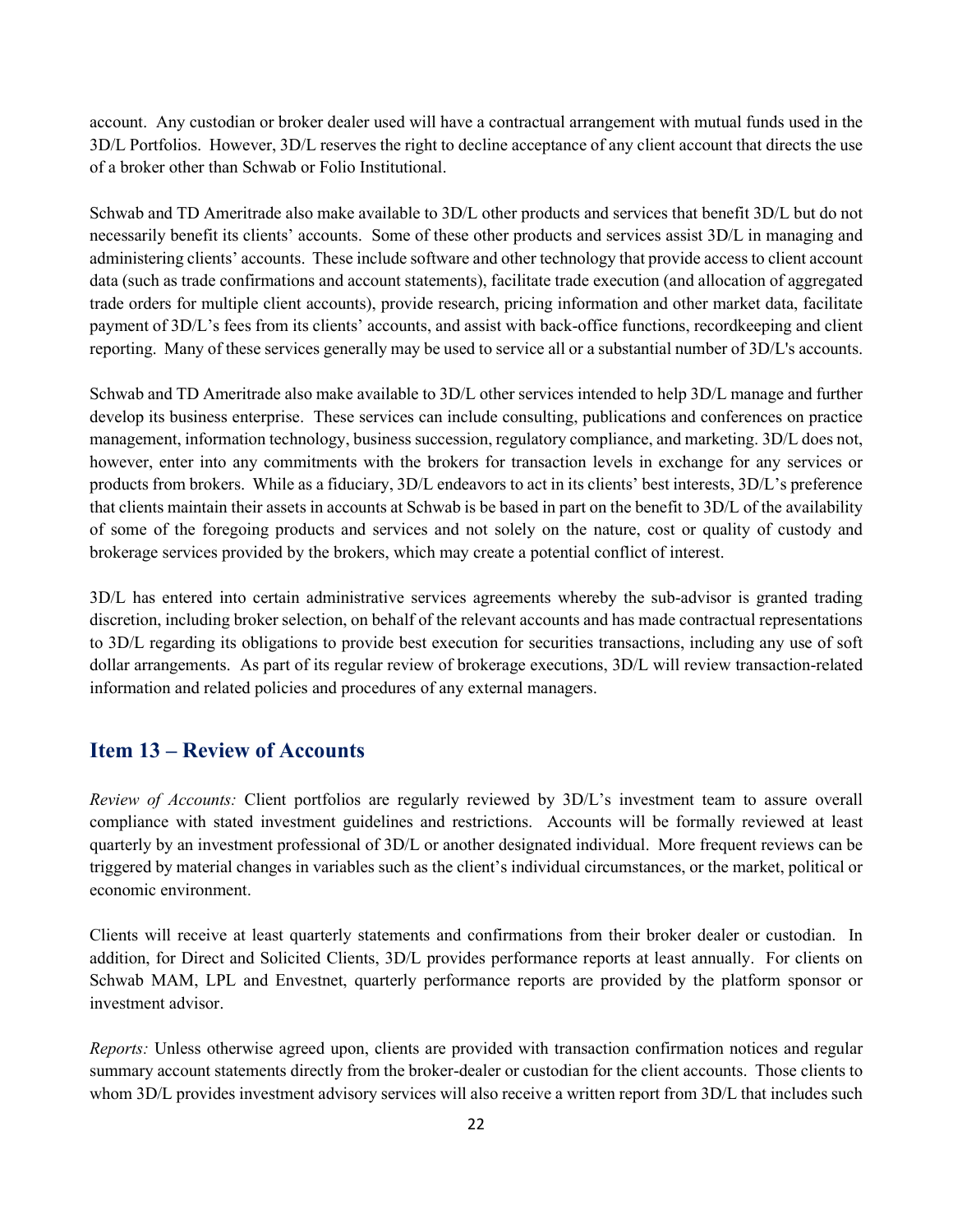<span id="page-25-0"></span>relevant account and/or market-related information such as asset allocation and account performance on a quarterly basis.

## **Item 14 – Client Referrals and Other Compensation**

*Client Referrals*: 3D/L compensates, either directly or indirectly, any person (defined as a natural person or a company), including employees of 3D/L, for client referrals. 3D/L is aware of the special considerations promulgated under the Advisers Act and similar state regulations. As such, appropriate disclosure shall be made, all written instruments will be maintained by 3D/L and all applicable Federal and/or State laws will be observed. Clients should understand that third party solicitors have an economic incentive to recommend the advisory services of 3D/L.

Since the solicitor's portion of the total fee charged is negotiated between the solicitor and the prospective client, a solicited client can pay more or less than another solicited client for the same services. The solicitor's portion of the total investment advisory fee is separate and distinct from 3D/L's portion of the total investment advisory fee.

Since investment advisory fees are negotiable, whether or not a Solicitor is involved in the advisory client relationship, the total investment advisory fee charged to an advisory client can be more or less than the total investment advisory fee charged to another advisory client for the same services.

In addition to the above noted solicitation agreements, 3D/L has been retained by Reliance Trust ("Reliance") to provide certain marketing and client relations services to Reliance in connection with the Collective Trust product detailed in Item 4 above. 3D/L is paid .02% of the assets under management which are introduced to Reliance for inclusion in the Collective Trust account.

3D/L has a solicitation agreement with Equity Services, a registered broker-dealer, whereby Equity Services is paid a fee for the referral of client accounts. Additionally, 3D/L is deemed a Preferred Partner on the Equity Services platform whereby 3D/L participates in quarterly meetings, webinars and is provided exposure in their monthly newsletter to advisors. For their participation as a Preferred Partner, 3D/L pays Equity Services 0.05% of the AUM referred to 3D/L for management. 3D/L does not affect any trades through Equity Services and there are no other compensation arrangements except for the above disclosed items. 3D/L can enter into additional arrangements with other solicitors to be considered a Preferred Partner in order to receive sales and marketing support from that solicitor.

*Other Compensation:* As disclosed in Item 12, 3D/L recommends that clients establish brokerage accounts with the institutional division of Charles Schwab & Co., Inc. or and TD Ameritrade to maintain custody of clients' assets and to effect trades for their accounts. Schwab and TD Ameritrade provide 3D/L with access to its institutional trading and operations services, which are typically not available to retail investors. These services generally are available to independent investment advisers at no charge to them so long as 3D/L maintains a certain level of client assets at each custodian.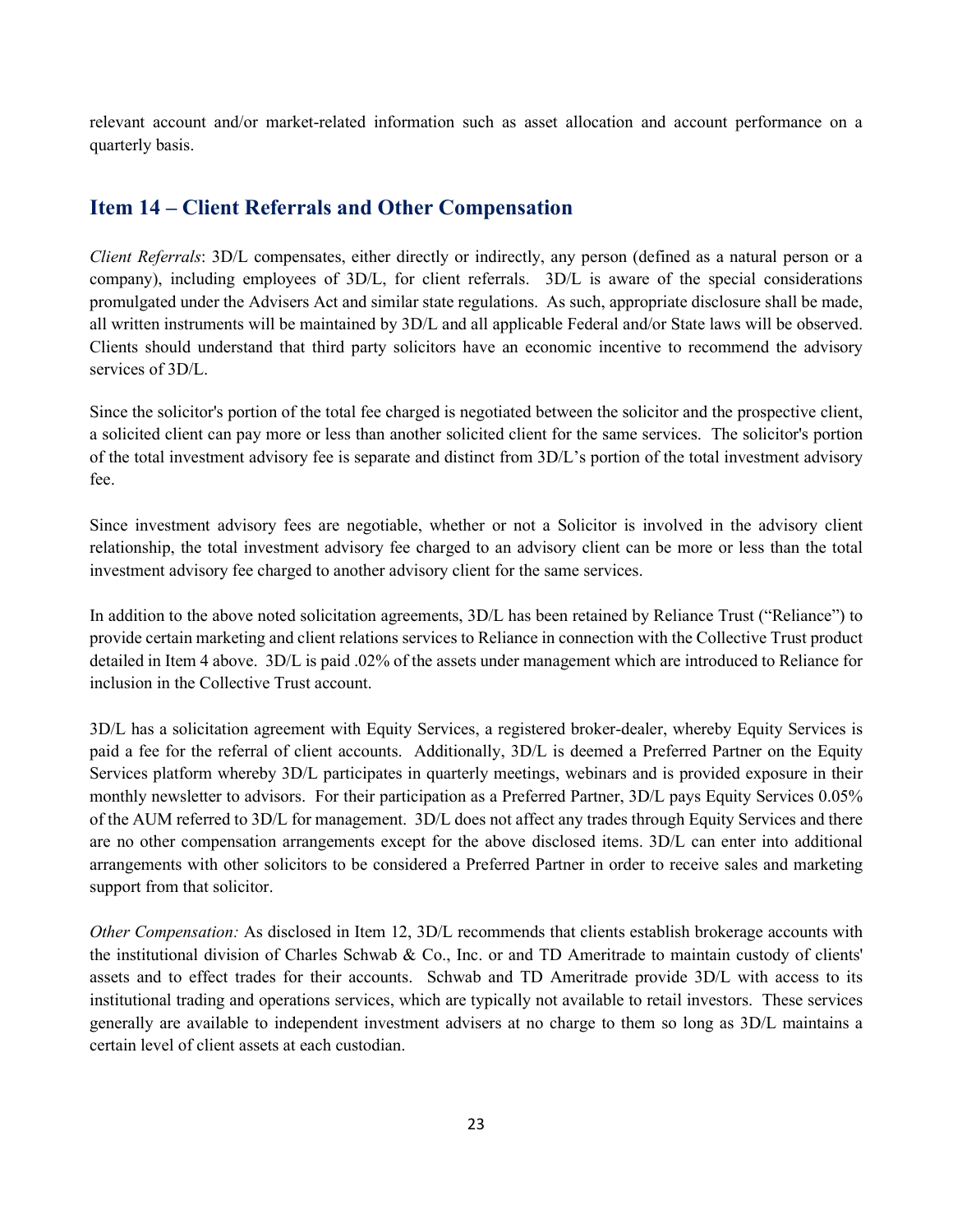As discussed fully in Item 12 above, services provided by Schwab and TD Ameritrade include research, brokerage, custody, access to mutual funds and other investments that are otherwise available only to institutional investors or would require a significantly higher minimum initial investment. Schwab and TD Ameritrade also make available to 3D/L other products and services that benefit 3D/L, such as software and other technology that provide access to client account data, facilitation and aggregation of trade execution, pricing information and other market data. Schwab and TD Ameritrade facilitate payment of 3D/L's fees from its clients' accounts, and assist with backoffice support, recordkeeping and client reporting. As well, they can provide 3D/L with other services intended to help 3D/L manage and further develop its business enterprise. These services can include consulting, publications and presentations on practice management, information technology, business succession, regulatory compliance, and marketing. Schwab can also discount or waive fees it would otherwise charge for some of these services or pay all or a part of the fees of a third-party providing these services to 3D/L.

## <span id="page-26-0"></span>**Item 15 – Custody**

Clients should receive at least quarterly statements (paper or electronic) from the broker dealer, bank or other qualified custodian that holds and maintains client's investment assets. 3D/L urges you to carefully review such statements and compare such official custodial records to the account statements that we may provide to you. Our statements may vary from custodial statements based on accounting procedures, reporting dates, or valuation methodologies of certain securities.

3D/L's agreement with client authorizes 3D/L to debit the client's account for the amount of 3D/L's fee and to directly remit that management fee to 3D/L in accordance with applicable custody rules. The financial custodian(s) recommended by 3D/L have agreed to send a statement to the client, at least quarterly, indicating all amounts disbursed from the account, including the amount of management fees paid directly to 3D/L.

## <span id="page-26-1"></span>**Item 16 – Investment Discretion**

3D/L generally receives discretionary authority from the client at the outset of an advisory relationship to select the identity and amount of securities to be bought or sold. In all cases, however, such discretion is to be exercised in a manner consistent with the stated investment objectives for the particular client account. Any limitations on 3D/L's discretionary authority shall be included in the investment advisory agreement. When selecting securities and determining amounts, 3D/L observes the investment policies, limitations and restrictions of the clients for which it advises. Investment guidelines and restrictions must be provided to 3D/L in writing. 3D/L does not have investment discretion over non-discretionary accounts.

## <span id="page-26-2"></span>**Item 17 – Voting Client Securities**

As a general policy, 3D/L will retain proxy voting authority for clients that have assigned 3D/L the authority to do so. 3D/L has adopted proxy voting policies and procedures in accordance with Rule 206(4)-6 under the Advisers Act. The policies address a broad range of issues and are believed to be consistent with the 3D/L's fiduciary obligations. Under certain circumstances, when it is believed to be in the best interest of clients, 3D/L